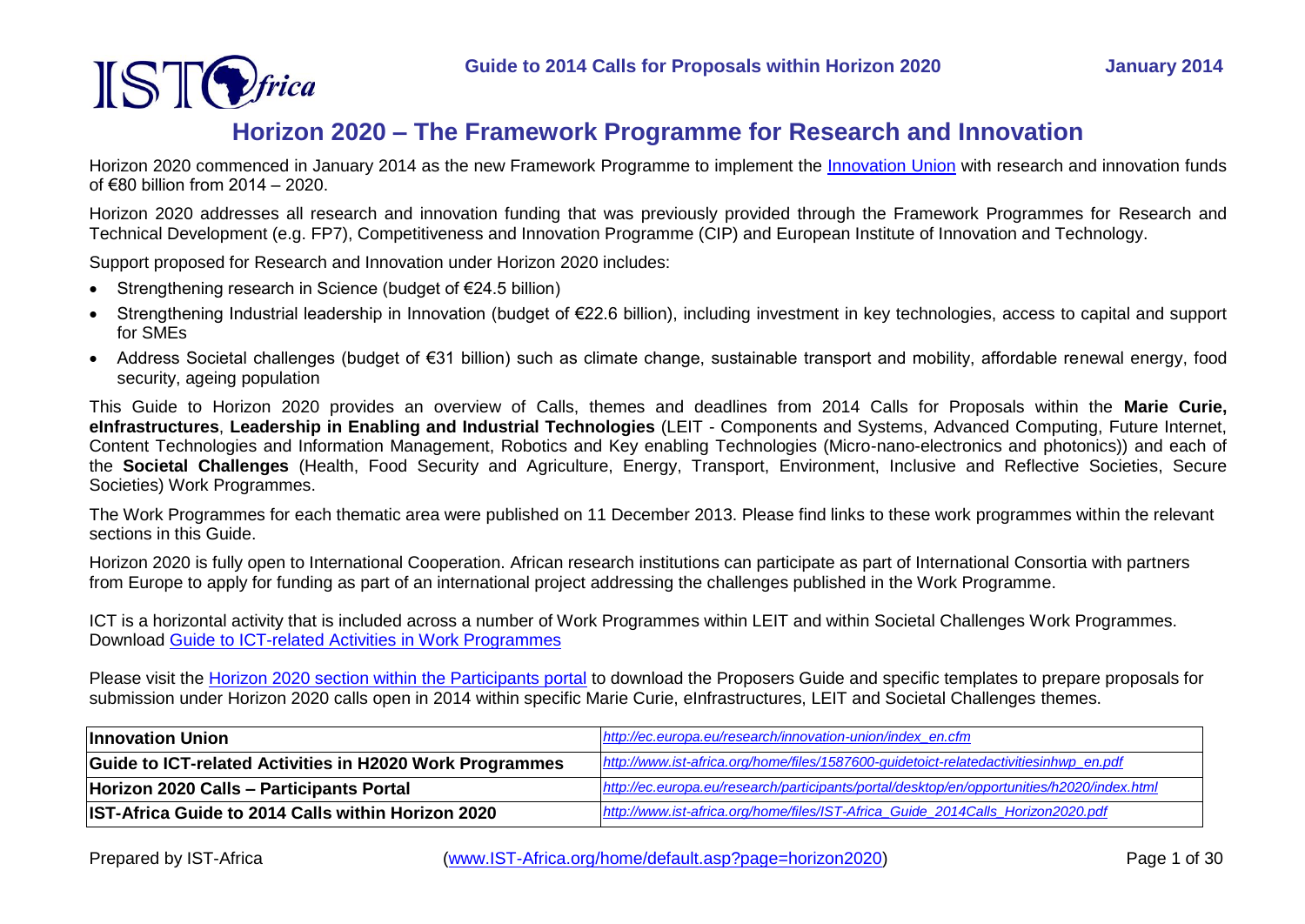

### **Table of Contents**

| -26 |
|-----|
|     |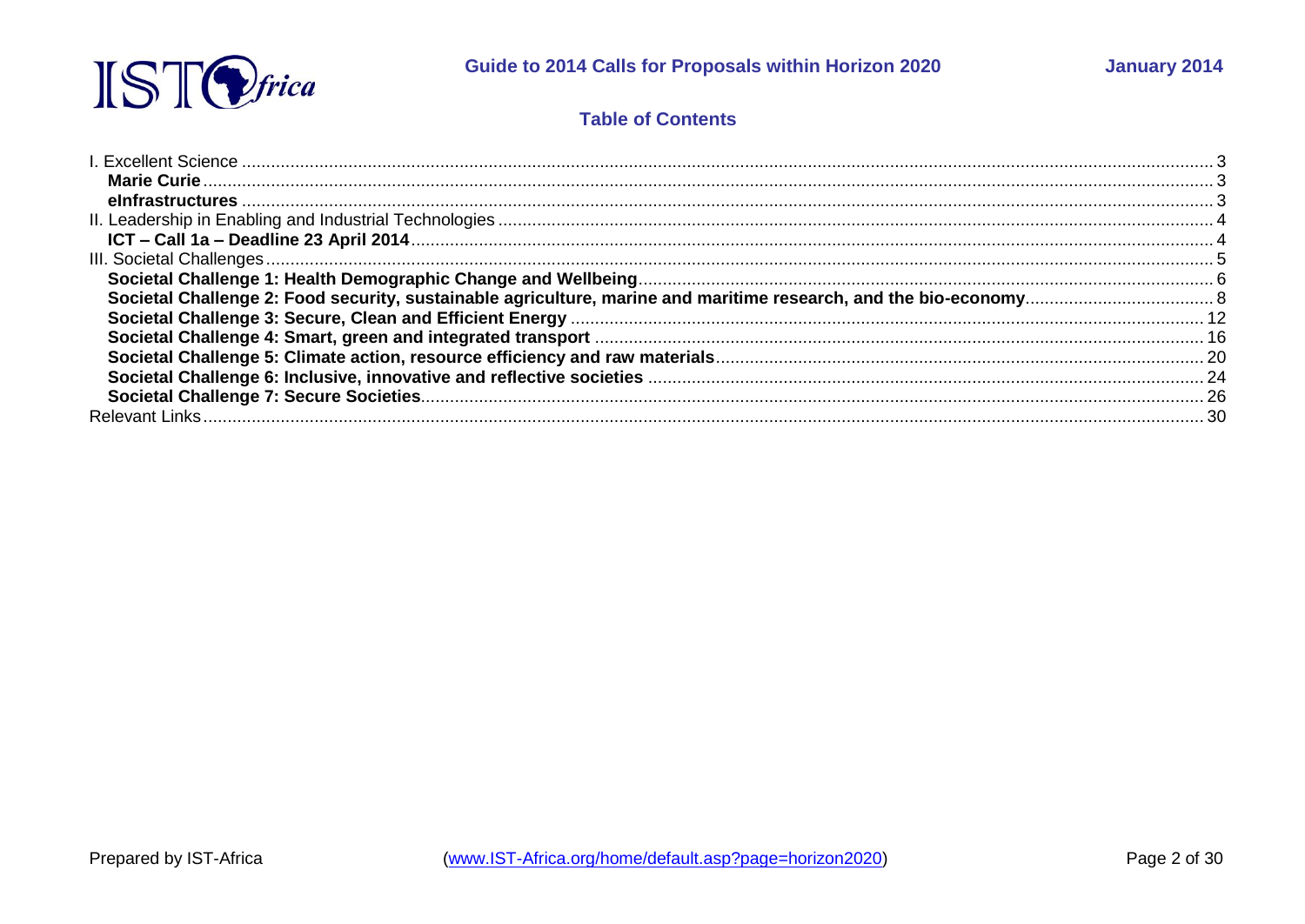

<span id="page-2-0"></span>With the aim of increasing excellence in science, it is envisaged that Horizon 2020 will support frontier research, collaborative research on Future and [Emerging Technologies](http://cordis.europa.eu/fp7/ict/programme/fet_en.html) (FET), training and career development through [Marie Curie Actions](http://ec.europa.eu/research/mariecurieactions/) and [research infrastructures](http://ec.europa.eu/research/infrastructures/index_en.cfm) (including eInfrastructures).

| <b>Future and Emerging Technologies (FET)</b>         | http://cordis.europa.eu/fp7/ict/programme/fet en.html     |
|-------------------------------------------------------|-----------------------------------------------------------|
| <b>Marie Curie Actions</b>                            | http://ec.europa.eu/research/mariecurieactions/           |
| Research infrastructures (including elnfrastructures) | http://ec.europa.eu/research/infrastructures/index en.cfm |

### <span id="page-2-1"></span>**Marie Curie**

| Marie Curie WorkProgramme 2014 - 2015 Work<br>Programme                                         | http://www.ist-africa.org/home/files/1587755-03 msca calls wp2014-2015 en.pdf                                   |
|-------------------------------------------------------------------------------------------------|-----------------------------------------------------------------------------------------------------------------|
| Deadline 24 April 2014                                                                          |                                                                                                                 |
| H2020-MSCA-RISE (Research and Innovation Staff<br>$\left {\text{Exchange}}\right\rangle - 2014$ | http://ec.europa.eu/research/participants/portal/desktop/en/opportunities/h2020/calls/h2020-msca-rise-2014.html |
| Deadline 09 April 2014                                                                          |                                                                                                                 |
| H2020-MSCA-ITN (Innovative Training Networks)-2014                                              | http://ec.europa.eu/research/participants/portal/desktop/en/opportunities/h2020/calls/h2020-msca-itn-2014.html  |

### <span id="page-2-2"></span>**eInfrastructures**

| Research Infrastructures Work Programme (including<br>elnfrastructures) | http://www.ist-africa.org/home/files/1587756-04 european research infra wp 2014-2015 en.pdf                       |
|-------------------------------------------------------------------------|-------------------------------------------------------------------------------------------------------------------|
| Deadline 15 April 2014                                                  |                                                                                                                   |
| H2020-eInfrastructures-2014-1                                           | http://ec.europa.eu/research/participants/portal/desktop/en/opportunities/h2020/calls/h2020-einfra-2014-1.html    |
| Deadline 14 May 2014                                                    |                                                                                                                   |
| H2020-INFRASUPP-2014-1                                                  | http://ec.europa.eu/research/participants/portal/desktop/en/opportunities/h2020/calls/h2020-infrasupp-2014-1.html |
| Deadline 02 Sept 2014                                                   |                                                                                                                   |
| H2020-eInfrastructures-2014-2                                           | http://ec.europa.eu/research/participants/portal/desktop/en/opportunities/h2020/calls/h2020-einfra-2014-2.html    |
| Deadline 02 Sept 2014                                                   |                                                                                                                   |
| H2020-INFRASUPP-2014-2                                                  | http://ec.europa.eu/research/participants/portal/desktop/en/opportunities/h2020/calls/h2020-infrasupp-2014-2.html |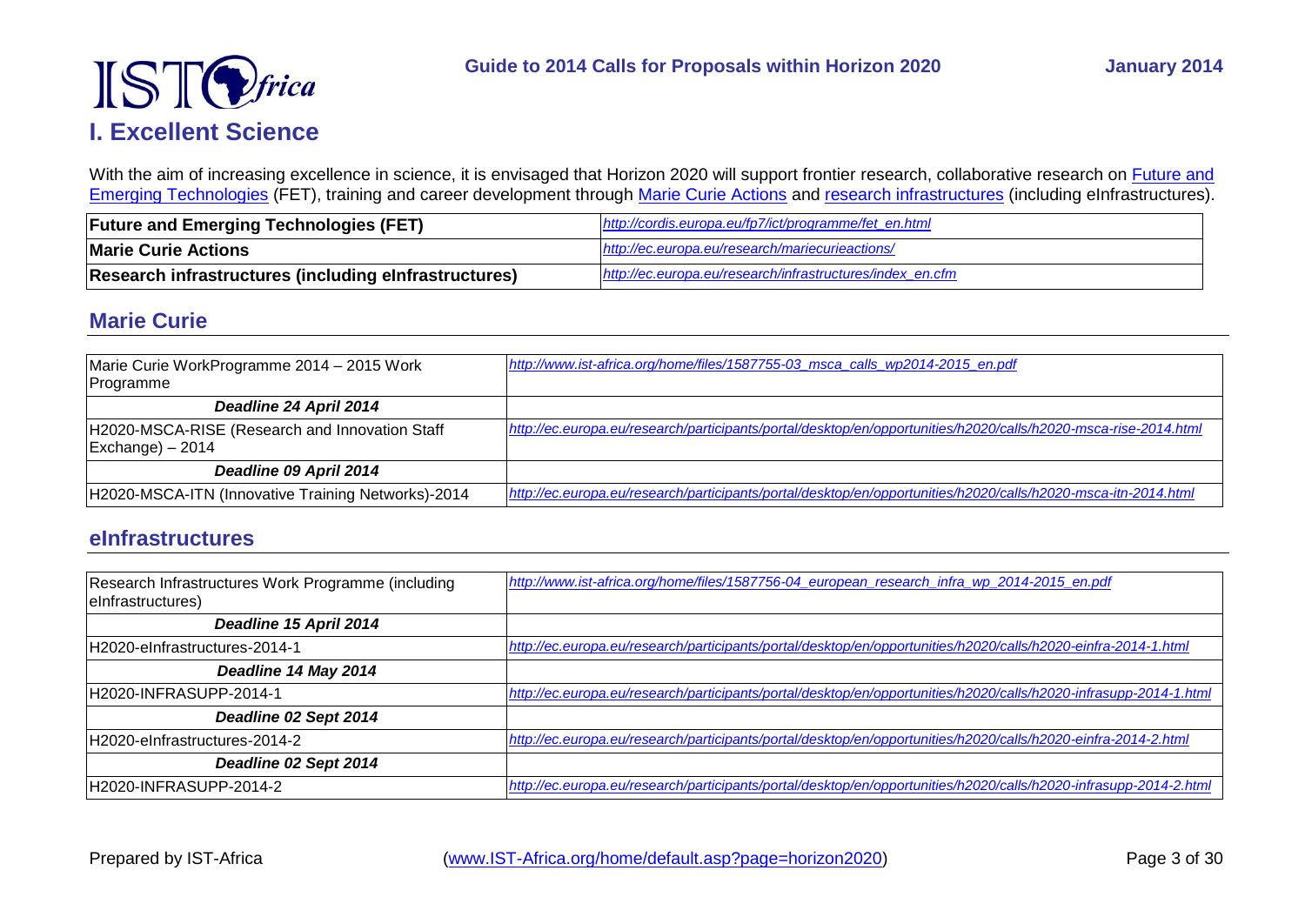

# <span id="page-3-0"></span>**II. Leadership in Enabling and Industrial Technologies**

With the aim to make Europe a more attractive location for investment in research and innovation, it is envisaged that Horizon 2020 will build

- Leadership in enabling and industrial technologies with dedicated support for ICT, nanotechnologies, advanced materials, biotechnology, advanced manufacturing and processing, and space, while also providing support for cross-cutting actions to capture the accumulated benefits from combining several Key Enabling Technologies;
- Facilitate access to risk finance:
- Provide support for innovation in SMEs.

LEIT ICT Work Programme 2014 – 2015 *[http://www.ist-africa.org/home/files/1587758-05i\\_ict\\_wp\\_2014-2015\\_en.pdf](http://www.ist-africa.org/home/files/1587758-05i_ict_wp_2014-2015_en.pdf)*

ICT related challenges include Components and Systems, Advanced Computing, Future Internet, Content Technologies and Information Management, Robotics and Key enabling Technologies (Micro-nano-electronics and photonics). The total budget available in 2014 is approximately EUR 734 million.

# <span id="page-3-1"></span>**ICT – Call 1a – Deadline 23 April 2014**

| ICT-01-2014: Smart Cyber-Physical Systems                                              | http://ec.europa.eu/research/participants/portal/desktop/en/opportunities/h2020/topics/78-ict-01-2014.html |
|----------------------------------------------------------------------------------------|------------------------------------------------------------------------------------------------------------|
| ICT-02-2014: Smart System Integration                                                  | http://ec.europa.eu/research/participants/portal/desktop/en/opportunities/h2020/topics/79-ict-02-2014.html |
| ICT-03-2014: Advanced Thin, Organic and Large Area<br>Electronics (TOLAE) technologies | http://ec.europa.eu/research/participants/portal/desktop/en/opportunities/h2020/topics/80-ict-03-2014.html |
| ICT-05-2014: Smart Networks and novel Internet<br><b>Architectures</b>                 | http://ec.europa.eu/research/participants/portal/desktop/en/opportunities/h2020/topics/81-ict-05-2014.html |
| ICT-06-2014: Smart optical and wireless network<br>technologies                        | http://ec.europa.eu/research/participants/portal/desktop/en/opportunities/h2020/topics/82-ict-06-2014.html |
| ICT-07-2014: Advanced Cloud Infrastructures and<br><b>Services</b>                     | http://ec.europa.eu/research/participants/portal/desktop/en/opportunities/h2020/topics/83-ict-07-2014.html |
| IICT-09-2014: Tools and Methods for Software<br>Development                            | http://ec.europa.eu/research/participants/portal/desktop/en/opportunities/h2020/topics/84-ict-09-2014.html |
| ICT-11-2014: FIRE+ (Future Internet Research &<br>Experimentation)                     | http://ec.europa.eu/research/participants/portal/desktop/en/opportunities/h2020/topics/85-ict-11-2014.html |
| ICT-13-2014: Web Entrepreneurship                                                      | http://ec.europa.eu/research/participants/portal/desktop/en/opportunities/h2020/topics/86-ict-13-2014.html |
| ICT-15-2014: Big data and Open Data Innovation and<br>take-up                          | http://ec.europa.eu/research/participants/portal/desktop/en/opportunities/h2020/topics/87-ict-15-2014.html |
| ICT-17-2014: Cracking the language barrier                                             | http://ec.europa.eu/research/participants/portal/desktop/en/opportunities/h2020/topics/88-ict-17-2014.html |

Prepared by IST-Africa (www.IST-Africa.org/home/default.asp?page=horizon2020) Page 4 of 30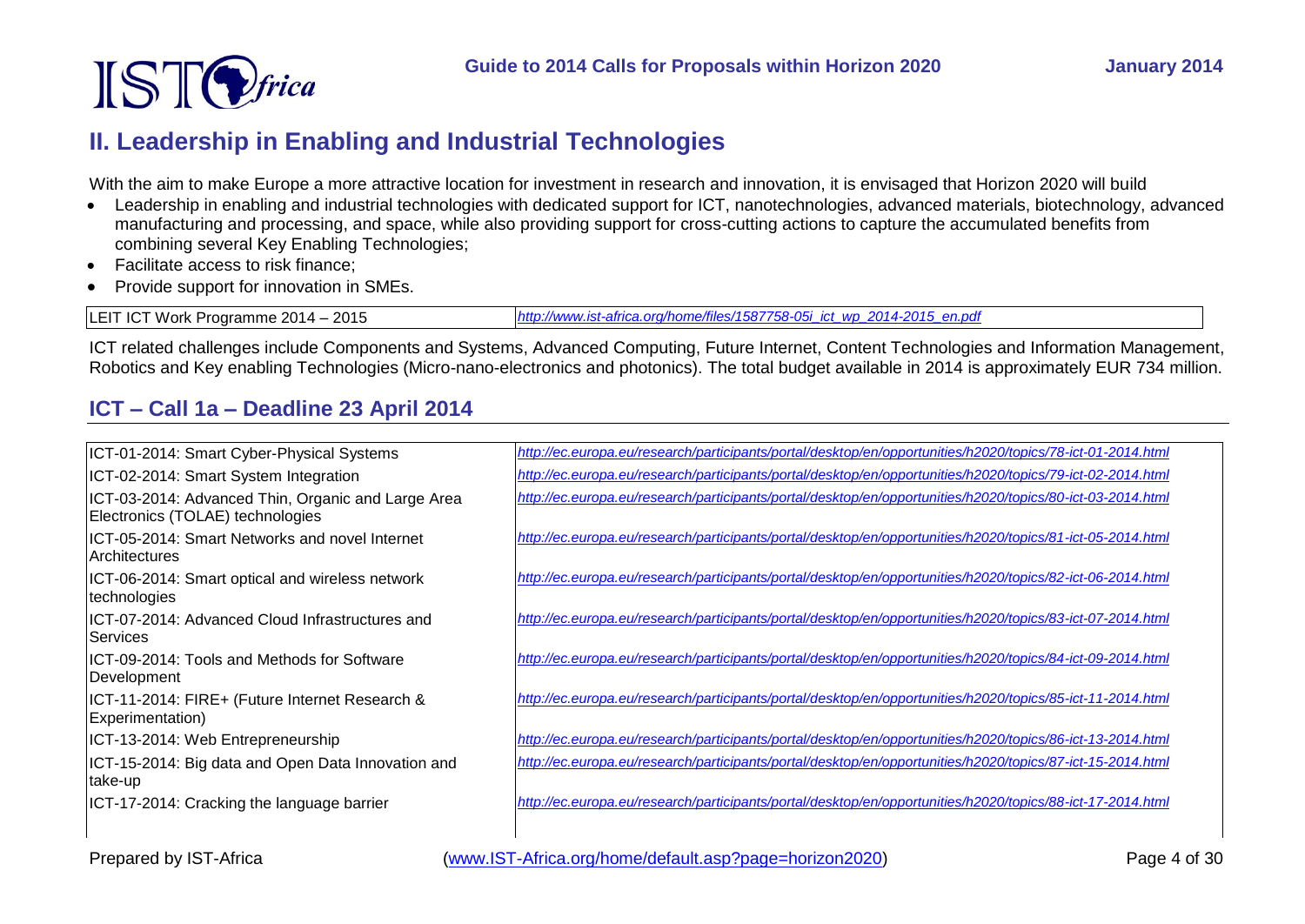| $\text{STC}$ frica                                                               | Guide to 2014 Calls for Proposals within Horizon 2020                                                      | <b>January 2014</b> |
|----------------------------------------------------------------------------------|------------------------------------------------------------------------------------------------------------|---------------------|
| ICT-18-2014: Support the growth of ICT innovative<br>Creative Industries SMEs    | http://ec.europa.eu/research/participants/portal/desktop/en/opportunities/h2020/topics/89-ict-18-2014.html |                     |
| ICT-21-2014: Advanced digital gaming/gamification<br>technologies                | http://ec.europa.eu/research/participants/portal/desktop/en/opportunities/h2020/topics/90-ict-21-2014.html |                     |
| ICT-22-2014: Multimodal and Natural computer<br>linteraction                     | http://ec.europa.eu/research/participants/portal/desktop/en/opportunities/h2020/topics/91-ict-22-2014.html |                     |
| ICT-23-2014: Robotics                                                            | http://ec.europa.eu/research/participants/portal/desktop/en/opportunities/h2020/topics/92-ict-23-2014.html |                     |
| IICT-26-2014: Photonics KET                                                      | http://ec.europa.eu/research/participants/portal/desktop/en/opportunities/h2020/topics/93-ict-26-2014.html |                     |
| ICT-29-2014: Development of novel materials and<br>systems for OLED lighting     | http://ec.europa.eu/research/participants/portal/desktop/en/opportunities/h2020/topics/94-ict-29-2014.html |                     |
| ICT-31-2014: Human-centric Digital Age                                           | http://ec.europa.eu/research/participants/portal/desktop/en/opportunities/h2020/topics/95-ict-31-2014.html |                     |
| ICT-32-2014: Cybersecurity, Trustworthy ICT                                      | http://ec.europa.eu/research/participants/portal/desktop/en/opportunities/h2020/topics/96-ict-32-2014.html |                     |
| ICT-33-2014: Trans-national co-operation among National<br><b>Contact Points</b> | http://ec.europa.eu/research/participants/portal/desktop/en/opportunities/h2020/topics/97-ict-33-2014.html |                     |
| ICT-35-2014: Innovation and Entrepreneurship Support                             | http://ec.europa.eu/research/participants/portal/desktop/en/opportunities/h2020/topics/98-ict-35-2014.html |                     |

# <span id="page-4-0"></span>**III. Societal Challenges**

As part of addressing the Europe 2020 strategy, funding will focus on the following challenges:

- Health, demographic change and wellbeing Download [Work Programme](http://www.ist-africa.org/home/files/1587763-08_health_wp2014-2015_en.pdf)
- Food security, sustainable agriculture, marine and maritime research, and the bio-economy Download [Work Programme](http://www.ist-africa.org/home/files/1587800-09_food_sc2_wp_2014-2015_en.pdf)
- Secure, clean and efficient energy Download [Work Programme](http://www.ist-africa.org/home/files/1587801-10_energy_wp_2014-2015_en.pdf)
- Smart, green and integrated transport Download [Work Programme](http://www.ist-africa.org/home/files/1587802-11_smart_gr_int-transport_wp2014-2015_en.pdf)
- Climate action, resource efficiency and raw materials Download [Work Programme](http://www.ist-africa.org/home/files/1587803-12_climate_wp2014-2015_en.pdf)
- Inclusive, innovative and reflective societies Download [Work Programme](http://www.ist-africa.org/home/files/1587804-13_sc6_wp2014-2015_en.pdf)
- Secure Societies Download [Work Programme](http://www.ist-africa.org/home/files/1587805-14_secure_societies_wp2014-2015_en.pdf)

| Health, Demographic Change and Wellbeing Work Programme                                                                                         | http://www.ist-africa.org/home/files/1587763-08 health wp2014-2015 en.pdf                 |
|-------------------------------------------------------------------------------------------------------------------------------------------------|-------------------------------------------------------------------------------------------|
| Food Security, Sustainable Agriculture, Marine and Maritime Research,                                                                           | http://www.ist-africa.org/home/files/1587800-09_food_sc2_wp_2014-2015_en.pdf              |
| and the Bio-Economy Work Programme                                                                                                              |                                                                                           |
| Secure, Clean and Efficient Energy Work Programme                                                                                               | http://www.ist-africa.org/home/files/1587801-10_energy_wp_2014-2015_en.pdf                |
| Smart, Green and Integrated Transport Work Programme                                                                                            | http://www.ist-africa.org/home/files/1587802-11_smart_gr_int-transport_wp2014-2015_en.pdf |
| Climate Action, Resource Efficiency and Raw Materials Work Programme http://www.ist-africa.org/home/files/1587803-12_climate_wp2014-2015_en.pdf |                                                                                           |
| Inclusive, Innovative and Reflective Societies Work Programme                                                                                   | http://www.ist-africa.org/home/files/1587804-13_sc6_wp2014-2015_en.pdf                    |
| Secure Societies Work Programme                                                                                                                 | http://www.ist-africa.org/home/files/1587805-14 secure societies wp2014-2015 en.pdf       |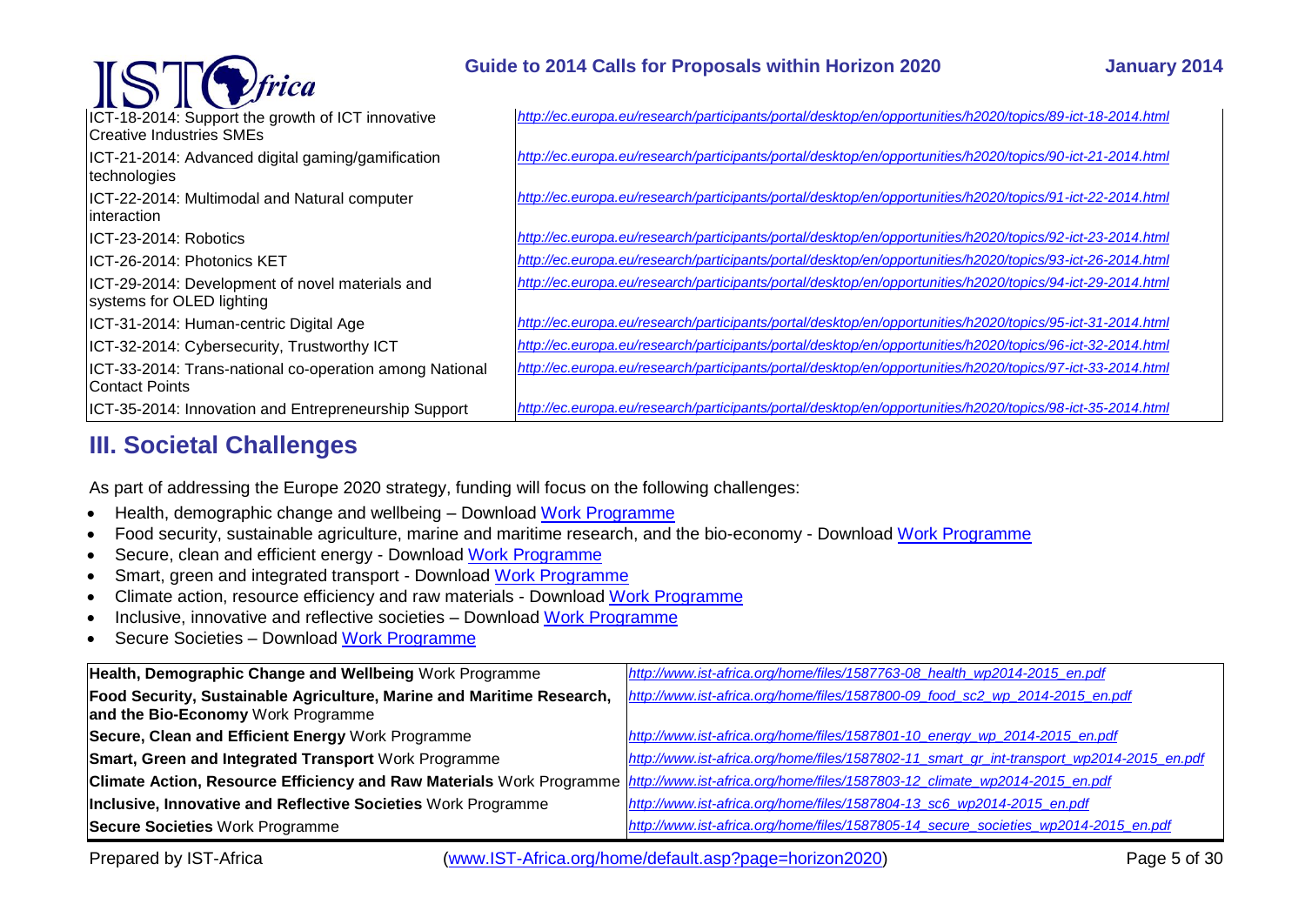

### <span id="page-5-0"></span>**Societal Challenge 1: Health Demographic Change and Wellbeing**

The Horizon 2020 Societal Challenge of ['Health, Demographic Change and Wellbeing' \(SC1\)](http://ec.europa.eu/programmes/horizon2020/en/h2020-section/health-demographic-change-and-wellbeing) for 2014 and 2015 includes 34 topics in the 'personalising health and care' focus area call (15 in 2014 only, 17 in 2015 only and 2 which are open in both years) and 16 topics in the 'co-ordination activities' call (11 in 2014 and 5 in 2015). The total budget available for 2014 is (€589 million).

Topics in the call are divided into 7 areas that reflect the need for a transnational and integrated approach to the challenge, providing support both to longer and mid-term research as well as to shorter-term innovation activities. Topics in the areas of 'understanding health…' and 'improved health information and data exploitation' provide underpinning, longer term support to topics in the areas of 'prevention…', 'diagnosis…', 'treatment..', 'advancing active and healthy ageing' and 'delivering integrated, sustainable and citizen centred care'.

Work to be supported by these topics will improve our understanding of the causes and mechanisms underlying health, healthy ageing and disease; improve our ability to monitor health and to prevent, detect, treat and manage disease; support older persons to remain active and healthy; and test and demonstrate new models and tools for health and care delivery. In doing so, support will be provided to research and innovation performers, including significant, tailored support to SMEs.

| <b>Societal Challenge 1: Health Demographic</b><br><b>Change and Wellbeing</b>                                 | http://ec.europa.eu/programmes/horizon2020/en/h2020-section/health-demographic-change-and-wellbeing           |  |
|----------------------------------------------------------------------------------------------------------------|---------------------------------------------------------------------------------------------------------------|--|
| Two Stage Calls 2014 - Stage 1 Deadline 11 March, Stage 2 Deadline 19 August                                   |                                                                                                               |  |
| <b>Understanding Health, Ageing and Disease</b>                                                                |                                                                                                               |  |
| PHC 1 - 2014: Understanding health, ageing and disease:<br>determinants, risk factors and pathways             | http://ec.europa.eu/research/participants/portal/desktop/en/opportunities/h2020/topics/2258-phc-01-2014.html  |  |
| <b>Effective Health Promotion, Disease Prevention,</b><br><b>Preparedness and Screening</b>                    |                                                                                                               |  |
| PHC 5 - 2014: Health promotion and disease prevention:<br>translating 'omics' into stratified approaches       | http://ec.europa.eu/research/participants/portal/desktop/en/opportunities/h2020/topics/2259-phc-05-2014.html  |  |
| PHC 6 - 2014: Evaluating existing screening and prevention<br>programmes                                       | http://ec.europa.eu/research/participants/portal/desktop/en/opportunities/h2020/topics/2260-phc-06-2014.html  |  |
| <b>Improving Diagnosis</b>                                                                                     |                                                                                                               |  |
| PHC 10 - 2014: Development of new diagnostic tools and<br>technologies: in vitro devices, assays and platforms | http://ec.europa.eu/research/participants/portal4/desktop/en/opportunities/h2020/topics/2261-phc-10-2014.html |  |
| <b>Innovative Treatments and Technologies</b>                                                                  |                                                                                                               |  |
| PHC13 - 2014: New therapies for chronic non-<br>communicable diseases                                          | http://ec.europa.eu/research/participants/portal/desktop/en/opportunities/h2020/topics/2262-phc-13-2014.html  |  |
| PHC 17 - 2014: Comparing the effectiveness of existing<br>healthcare interventions in the elderly              | http://ec.europa.eu/research/participants/portal/desktop/en/opportunities/h2020/topics/2263-phc-17-2014.html  |  |
| Prepared by IST-Africa                                                                                         | (www.IST-Africa.org/home/default.asp?page=horizon2020)<br>Page 6 of 30                                        |  |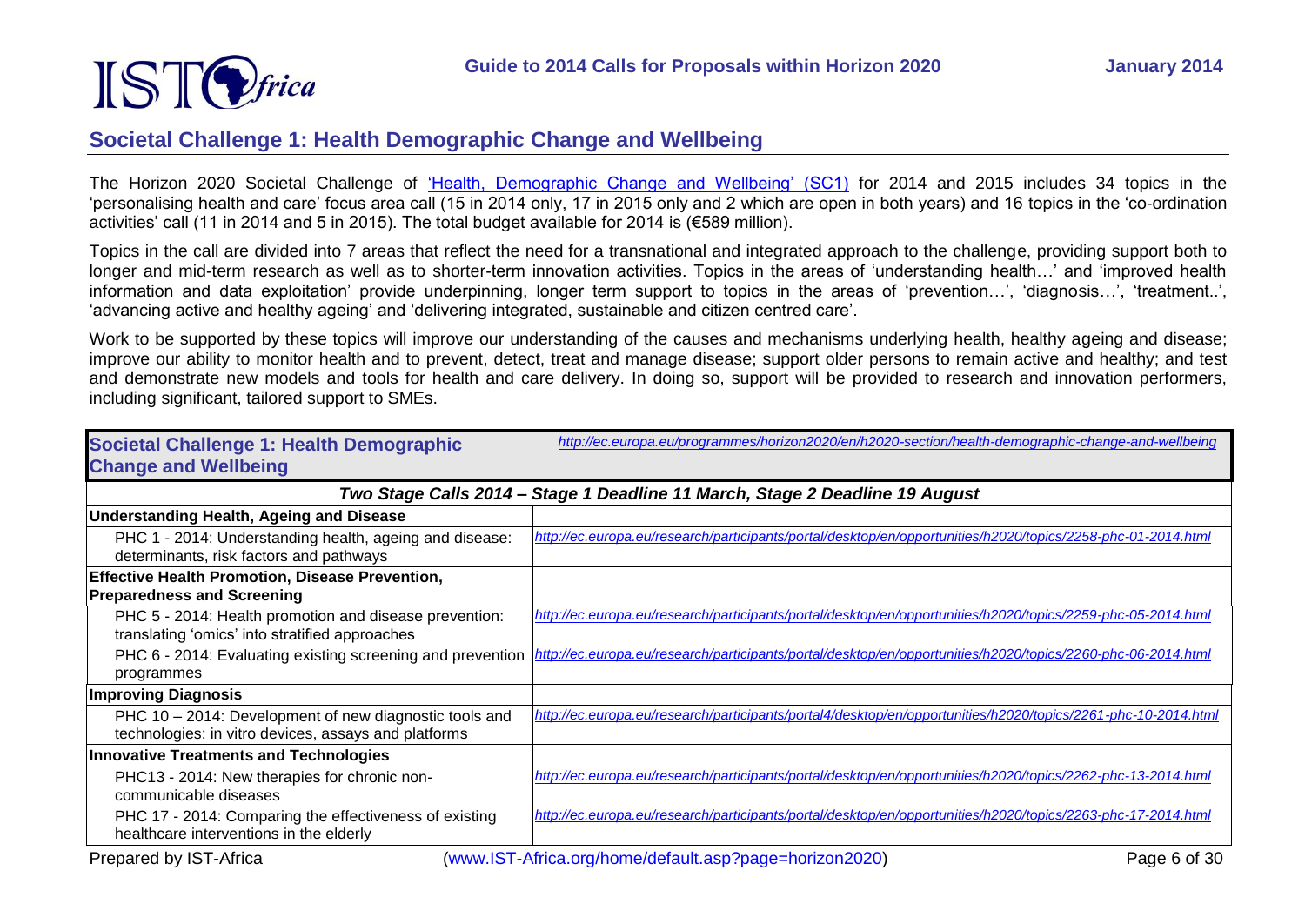

| Integrated, Sustainable, Citizen-centred Care                                                                                                                       |                                                                                                              |
|---------------------------------------------------------------------------------------------------------------------------------------------------------------------|--------------------------------------------------------------------------------------------------------------|
| PHC 23 - 2014: Developing and comparing new models for<br>safe and efficient, prevention oriented health and care<br>systems                                        | http://ec.europa.eu/research/participants/portal/desktop/en/opportunities/h2020/topics/2264-phc-23-2014.html |
| PHC 32 - 2014: Advancing bioinformatics to meet<br>biomedical and clinical needs                                                                                    | http://ec.europa.eu/research/participants/portal/desktop/en/opportunities/h2020/topics/2265-phc-32-2014.html |
|                                                                                                                                                                     | Single Stage Calls 2014 - Deadline 15 April                                                                  |
| <b>Effective Health Promotion, Disease Prevention,</b><br><b>Preparedness and Screening</b>                                                                         |                                                                                                              |
| PHC 7 - 2014: Improving the control of infectious epidemics<br>and foodborne outbreaks through rapid identification of<br>pathogens (also see Societal Challenge 2) | http://ec.europa.eu/research/participants/portal/desktop/en/opportunities/h2020/topics/2250-phc-07-2014.html |
| PHC 8 - 2014: Vaccine development for poverty-related and<br>neglected infectious diseases: Tuberculosis                                                            | http://ec.europa.eu/research/participants/portal/desktop/en/opportunities/h2020/topics/2251-phc-08-2014.html |
| <b>Innovative Treatments and Technologies</b>                                                                                                                       |                                                                                                              |
| PHC 15 - 2014/2015: Clinical research on regenerative<br>medicine                                                                                                   | http://ec.europa.eu/research/participants/portal/desktop/en/opportunities/h2020/topics/2252-phc-15-2014.html |
| <b>Advanced Active and Healthy Aging</b>                                                                                                                            |                                                                                                              |
| PHC 19 - 2014: Advancing active and healthy ageing with<br>ICT: Service robotics within assisted living environments                                                | http://ec.europa.eu/research/participants/portal/desktop/en/opportunities/h2020/topics/2253-phc-19-2014.html |
| PHC 20 - 2014: Advancing active and healthy ageing with<br>ICT: ICT solutions for independent living with cognitive<br>impairment                                   | http://ec.europa.eu/research/participants/portal/desktop/en/opportunities/h2020/topics/2254-phc-20-2014.html |
| Integrated, Sustainable, Citizen-centred Care                                                                                                                       |                                                                                                              |
| PHC 26 - 2014: Self-management of health and disease:<br>citizen engagement and mHealth                                                                             | http://ec.europa.eu/research/participants/portal/desktop/en/opportunities/h2020/topics/2255-phc-26-2014.html |
| Improved Health Information, Data Exploitation and Providing an<br><b>Evidence Base for Health Policies and Regulation</b>                                          |                                                                                                              |
| PHC 31 - 2014: Foresight for health policy development and<br>regulation                                                                                            | http://ec.europa.eu/research/participants/portal/desktop/en/opportunities/h2020/topics/2256-phc-31-2014.html |
| PHC 34 - 2014: eHealth interoperability                                                                                                                             | http://ec.europa.eu/research/participants/portal/desktop/en/opportunities/h2020/topics/2257-phc-34-2014.html |
| <b>Co-ordination Activities</b>                                                                                                                                     |                                                                                                              |
|                                                                                                                                                                     | One Stage Calls 2014 - Deadline 15 April                                                                     |
| HCO 1 - 2014: Support for the European Innovation<br>Partnership on Active and Healthy Ageing                                                                       | http://ec.europa.eu/research/participants/portal/desktop/en/opportunities/h2020/topics/2209-hco-01-2014.html |
| HCO 2 - 2014: Joint Programming: Coordination Action for                                                                                                            | http://ec.europa.eu/research/participants/portal/desktop/en/opportunities/h2020/topics/2210-hco-02-2014.html |
| Prepared by IST-Africa                                                                                                                                              | (www.IST-Africa.org/home/default.asp?page=horizon2020)<br>Page 7 of 30                                       |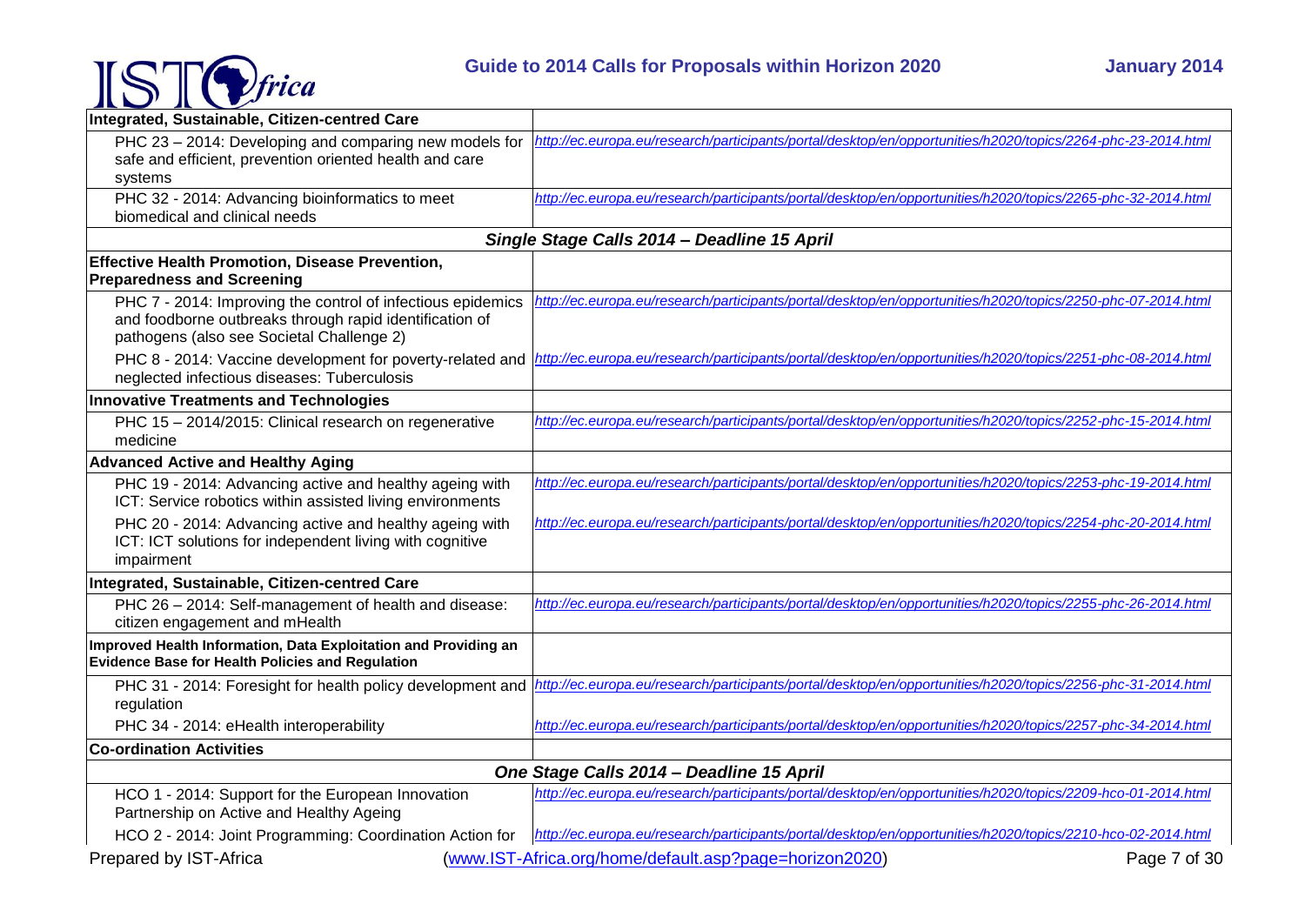### **Guide to 2014 Calls for Proposals within Horizon 2020 January 2014**



| the Joint Programming Initiative (JPI) "More Years, Better<br>Lives - the Challenges and Opportunities of Demographic<br>Change"          |                                                                                                              |
|-------------------------------------------------------------------------------------------------------------------------------------------|--------------------------------------------------------------------------------------------------------------|
| HCO 4 - 2014: Support for international infectious disease<br>preparedness research                                                       | http://ec.europa.eu/research/participants/portal/desktop/en/opportunities/h2020/topics/2211-hco-04-2014.html |
| HCO 5 - 2014: Global Alliance for Chronic Diseases:<br>prevention and treatment of type 2 diabetes                                        | http://ec.europa.eu/research/participants/portal/desktop/en/opportunities/h2020/topics/2212-hco-05-2014.html |
| HCO 7 - 2014: ERA-NET: Establishing synergies between<br>the Joint Programming on Neurodegenerative Diseases<br>Research and Horizon 2020 | http://ec.europa.eu/research/participants/portal/desktop/en/opportunities/h2020/topics/2213-hco-07-2014.html |
| HCO 8 - 2014: ERA-NET: Aligning national/regional<br>translational cancer research programmes and activities                              | http://ec.europa.eu/research/participants/portal/desktop/en/opportunities/h2020/topics/2214-hco-08-2014.html |
| HCO 9 - 2014: ERA-NET: Systems medicine to address<br>clinical needs                                                                      | http://ec.europa.eu/research/participants/portal/desktop/en/opportunities/h2020/topics/2215-hco-09-2014.html |
| HCO 10 - 2014: ERA NET: Rare Disease research<br>implementing IRDiRC objectives                                                           | http://ec.europa.eu/research/participants/portal/desktop/en/opportunities/h2020/topics/2216-hco-10-2014.html |
| HCO 14 - 2014: Bridging the divide in European health<br>research and innovation                                                          | http://ec.europa.eu/research/participants/portal/desktop/en/opportunities/h2020/topics/2217-hco-14-2014.html |
| HCO 15 - 2014: Mobilisation and mutual learning action<br>plan                                                                            | http://ec.europa.eu/research/participants/portal/desktop/en/opportunities/h2020/topics/2218-hco-15-2014.html |

# <span id="page-7-0"></span>**Societal Challenge 2: Food security, sustainable agriculture, marine and maritime research, and the bioeconomy**

The Horizon 2020 Societal Challenge of ['Food Security, Sustainable Agriculture, Marine and Maritime Research and the Bio-economy' \(SC2\)](http://ec.europa.eu/programmes/horizon2020/en/h2020-section/food-security-sustainable-agriculture-and-forestry-marine-maritime-and-inland-water) for 2014 and 2015 is composed of three calls, two highly cross-cutting calls on 'Sustainable Food Security' and on 'Blue Growth' (to which other parts of Horizon 2020 contribute directly and indirectly) and a call aiming at fostering an 'Innovative, Sustainable and Inclusive Bioeconomy'. Activities under this Societal Challenge also contribute directly to calls published under other parts of the Work Programme, such as 'Personalising Health and Care' (Topic PC-7), 'Waste: a Resource to Recycle, Reuse and Recover Raw Materials' (WASTE-2, WASTE-7) and 'Water Innovation: Boosting its Value for Europe'(WATER-4, SFS-2,. SFS-4, SFS-8, SFS-11, ISIB-4, ISIB-5. ISIB-12 & WASTE-7 also contribute to "Water Innovation: boosting its value for Europe").

HCO 16 - 2014: National Contact Points *<http://ec.europa.eu/research/participants/portal/desktop/en/opportunities/h2020/topics/2219-hco-16-2014.html>*

While all calls for open to third country participation, certain topics have been specifically flagged as particularly well suited for international cooperation, stemming from the EU - China dialogue on research and innovation and the China-EU Task Force on Food, Agriculture and Biotechnology (SFS-1A; SFS-1B; SFS-3B; SFS-4; SFS-13; WASTE-2, WASTE-7), the Transatlantic Research Alliance, launched by the Galway Statement on Atlantic Ocean Cooperation (BG-1; BG-7; BG-8; BG-13; BG-14; BG-15), the International KBBE Forum between the EU, Australia,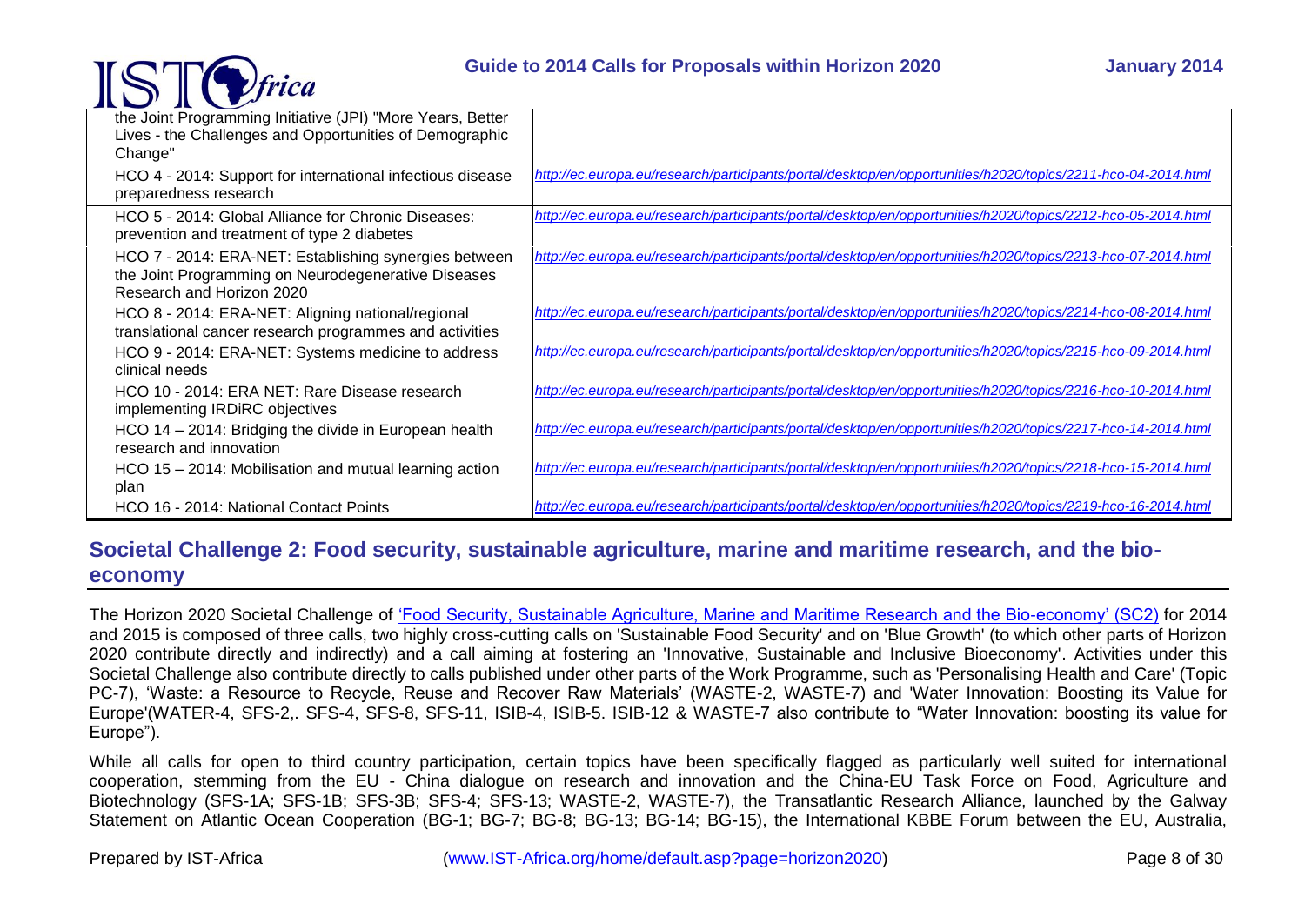

Canada and New Zealand (SFS-10; SFS-16), the EU - Africa dialogue on research and innovation (SFS-6, SFS-18), or concerning other issues (SFS-3A; SFS-5; SFS-10; SFS-7B; SFS-14A; SFS-15; SFS-16; SFS-19B; SFS-20; BG-14; BG-15; ISIB-3; ISIB-9; ISIB-11; ISIB-12; PHC-7). For these topics, participation from targeted countries or regions will be positively considered during the evaluation of proposals.

The total budget available for 2014 is approximately EUR 255 million.

#### **Societal Challenge 2: Food security, sustainable agriculture, marine and maritime research, and the bio-economy**  *[http://ec.europa.eu/programmes/horizon2020/en/h2020-section/food-security-sustainable](http://ec.europa.eu/programmes/horizon2020/en/h2020-section/food-security-sustainable-agriculture-and-forestry-marine-maritime-and-inland-water)[agriculture-and-forestry-marine-maritime-and-inland-water](http://ec.europa.eu/programmes/horizon2020/en/h2020-section/food-security-sustainable-agriculture-and-forestry-marine-maritime-and-inland-water) Two Stage Calls 2014 – Stage 1 Deadline 12 March, Stage 2 26 June* **CALL SUSTAINABLE FOOD SECURITY Sustainable Food Production Systems** SFS-1A-2014: Genetics and nutrition and alternative feed sources for terrestrial livestock production *<http://ec.europa.eu/research/participants/portal/desktop/en/opportunities/h2020/topics/2320-sfs-01a-2014.html>* SFS-1B-2014: Tackling losses from terrestrial animal diseases *<http://ec.europa.eu/research/participants/portal/desktop/en/opportunities/h2020/topics/2333-sfs-01b-2014.html>* SFS-2A-2014: Sustainable Crop Production – External nutrient inputs *<http://ec.europa.eu/research/participants/portal/desktop/en/opportunities/h2020/topics/2321-sfs-02a-2014.html>* SFS-3A-2014: Practical solutions for native and alien pests affecting plants: Native and alien pests in agriculture and forestry *<http://ec.europa.eu/research/participants/portal/desktop/en/opportunities/h2020/topics/2322-sfs-03a-2014.html>* SFS-3B-2014: Practical solutions for native and alien pests affecting plants: EU-China cooperation on IPM in agriculture *<http://ec.europa.eu/research/participants/portal/desktop/en/opportunities/h2020/topics/2334-sfs-03b-2014.html>* SFS-4-2014: Soil quality and function *<http://ec.europa.eu/research/participants/portal/desktop/en/opportunities/h2020/topics/2323-sfs-04-2014.html>* SFS-7A-2014: Genetic resources and agricultural diversity for *http://ec.europa.eu/research/participants/portal/desktop/en/opportunities/h2020/topics/2324-sfs-07a-2014.htm* food security, productivity and resilience: Traditional resources for agricultural diversity and the food chain SFS-9-2014: Towards a gradual elimination of discards in European fisheries *<http://ec.europa.eu/research/participants/portal/desktop/en/opportunities/h2020/topics/2325-sfs-09-2014.html>* SFS-10A-2014: Tackling disease related challenges and threats faced by European farmed aquatic animals: Scientific basis and tools for preventing and mitigating parasitic diseases of European farmed fish *<http://ec.europa.eu/research/participants/portal/desktop/en/opportunities/h2020/topics/2326-sfs-10a-2014.html>* SFS-11A-2014: Implementation of an Ecosystem-based approach for European aquaculture: Optimizing space availability for European Aquaculture *<http://ec.europa.eu/research/participants/portal/desktop/en/opportunities/h2020/topics/2327-sfs-11a-2014.html>*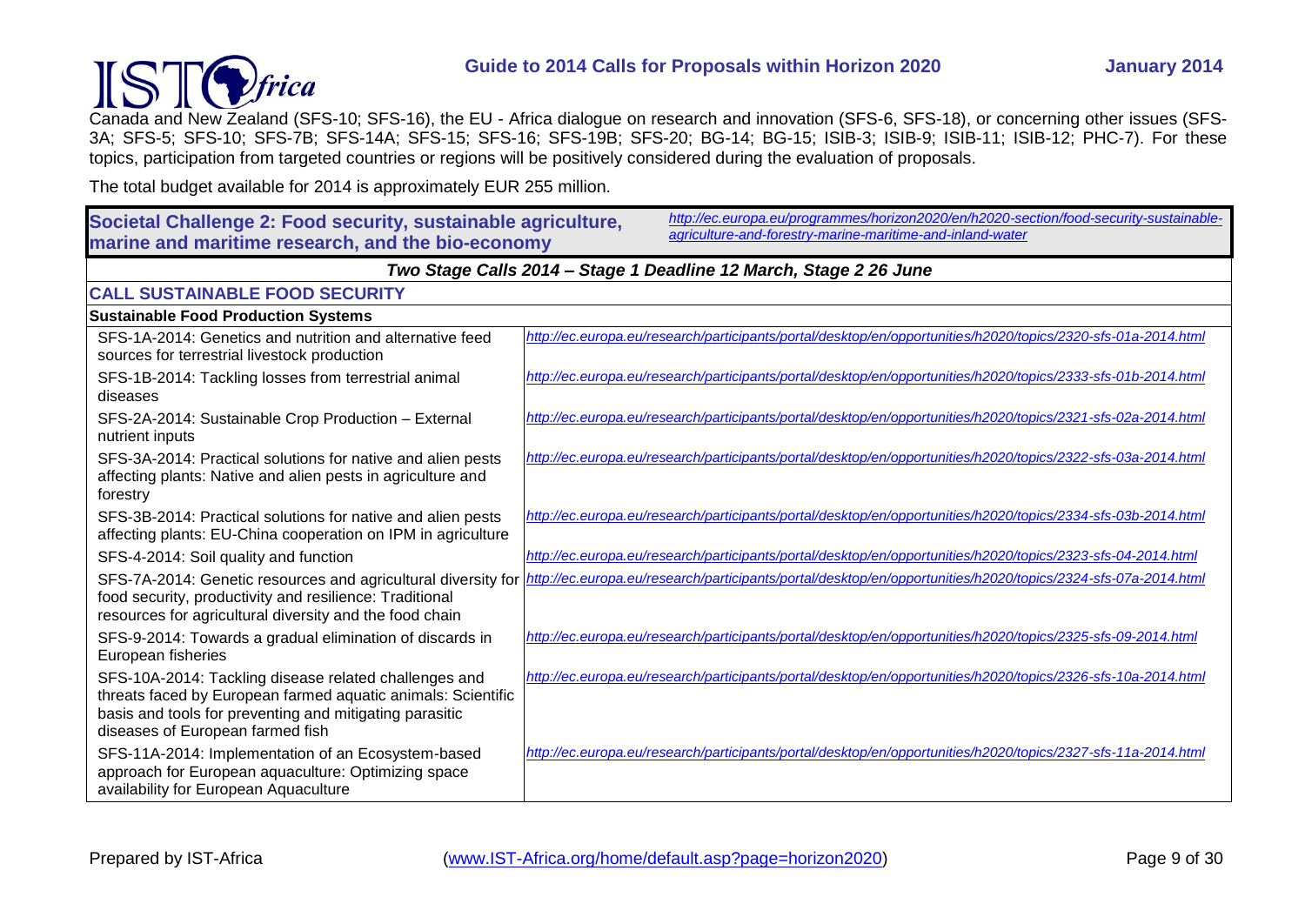

| CALL SAFE FOOD, HEALTHY DIETS AND SUSTIANABLE CONSUMPTION                                                                                                              |                                                                                                                |  |
|------------------------------------------------------------------------------------------------------------------------------------------------------------------------|----------------------------------------------------------------------------------------------------------------|--|
| Safe Food and Healthy Diets and Sustainable Consumption                                                                                                                |                                                                                                                |  |
| SFS-12-2014: Assessing the health risks of combined human<br>exposure to multiple food-related toxic substances                                                        | http://ec.europa.eu/research/participants/portal/desktop/en/opportunities/h2020/topics/2328-sfs-12-2014.html   |  |
| SFS-14A-2014: Authentication of food products:<br>Authentication of olive oil                                                                                          | http://ec.europa.eu/research/participants/portal/desktop/en/opportunities/h2020/topics/2329-sfs-14a-2014.html  |  |
| SFS-15-2014: Proteins of the future                                                                                                                                    | http://ec.europa.eu/research/participants/portal/desktop/en/opportunities/h2020/topics/2330-sfs-15-2014.html   |  |
| SFS-17-2014: Innovative solutions for sustainable novel food<br>processing                                                                                             | http://ec.europa.eu/research/participants/portal/desktop/en/opportunities/h2020/topics/2331-sfs-17-2014.html   |  |
| <b>Global Drivers of Food Security</b>                                                                                                                                 |                                                                                                                |  |
| SFS-19-2014: Sustainable food and nutrition security through<br>evidence based EU agro-food policies                                                                   | http://ec.europa.eu/research/participants/portal/desktop/en/opportunities/h2020/topics/2332-sfs-19-2014.html   |  |
| <b>CALL BLUE GROWTH: UNLOCKING THE POTENTIAL OF SEAS AND OCEANS</b>                                                                                                    |                                                                                                                |  |
| Sustainably exploiting the Diversity of Marine Life                                                                                                                    |                                                                                                                |  |
| BG-3-2014: Novel marine derived biomolecules and industrial<br>biomaterials                                                                                            | http://ec.europa.eu/research/participants/portal/desktop/en/opportunities/h2020/topics/2460-bg-03-2014.html    |  |
| BG-4-2014: Enhancing the industrial exploitation potential of<br>marine-derived enzymes                                                                                | http://ec.europa.eu/research/participants/portal/desktop/en/opportunities/h2020/topics/2461-bq-04-2014.html    |  |
| <b>New Offshore Challenges</b>                                                                                                                                         |                                                                                                                |  |
| BG-6-2014: Delivering the sub-sea technologies for new<br>services at sea                                                                                              | http://ec.europa.eu/research/participants/portal/desktop/en/opportunities/h2020/topics/2462-bq-06-2014.html    |  |
| <b>Ocean Observation Technologies/Systems</b>                                                                                                                          |                                                                                                                |  |
| BG-8-2014: Developing in-situ Atlantic Ocean Observations<br>for a better management and sustainable exploitation of the<br>maritime resources                         | http://ec.europa.eu/research/participants/portal/desktop/en/opportunities/h2020/topics/2463-bq-08-2014.html    |  |
| BG-9-2014: Acoustic and imaging technologies                                                                                                                           | http://ec.europa.eu/research/participants/portal/desktop/en/opportunities/h2020/topics/2464-bg-09-2014.html    |  |
| <b>Horizontal Aspects</b>                                                                                                                                              |                                                                                                                |  |
| BG-10-2014: Consolidating the economic sustainability and<br>competitiveness of European fisheries and aquaculture<br>sectors to reap the potential of seafood markets | http://ec.europa.eu/research/participants/portal/desktop/en/opportunities/h2020/topics/2465-bg-10-2014.html    |  |
| <b>CALL INNOVATIVE, SUSTAINABLE AND INCLUSIVE BIOECONOMY</b>                                                                                                           |                                                                                                                |  |
| <b>Sustainable Agriculture and Forestry</b>                                                                                                                            |                                                                                                                |  |
| ISIB-1-2014: Provision of public goods by EU agriculture and<br>forestry: Putting the concept into practice                                                            | http://ec.europa.eu/research/participants/portal/desktop/en/opportunities/h2020/topics/2292-isib-01-2014.html  |  |
| ISIB-4A-2014/2015: A. [2014] Improved forest data                                                                                                                      | http://ec.europa.eu/research/participants/portal/desktop/en/opportunities/h2020/topics/2293-isib-04a-2014.html |  |
| Prepared by IST-Africa                                                                                                                                                 | (www.IST-Africa.org/home/default.asp?page=horizon2020)<br>Page 10 of 30                                        |  |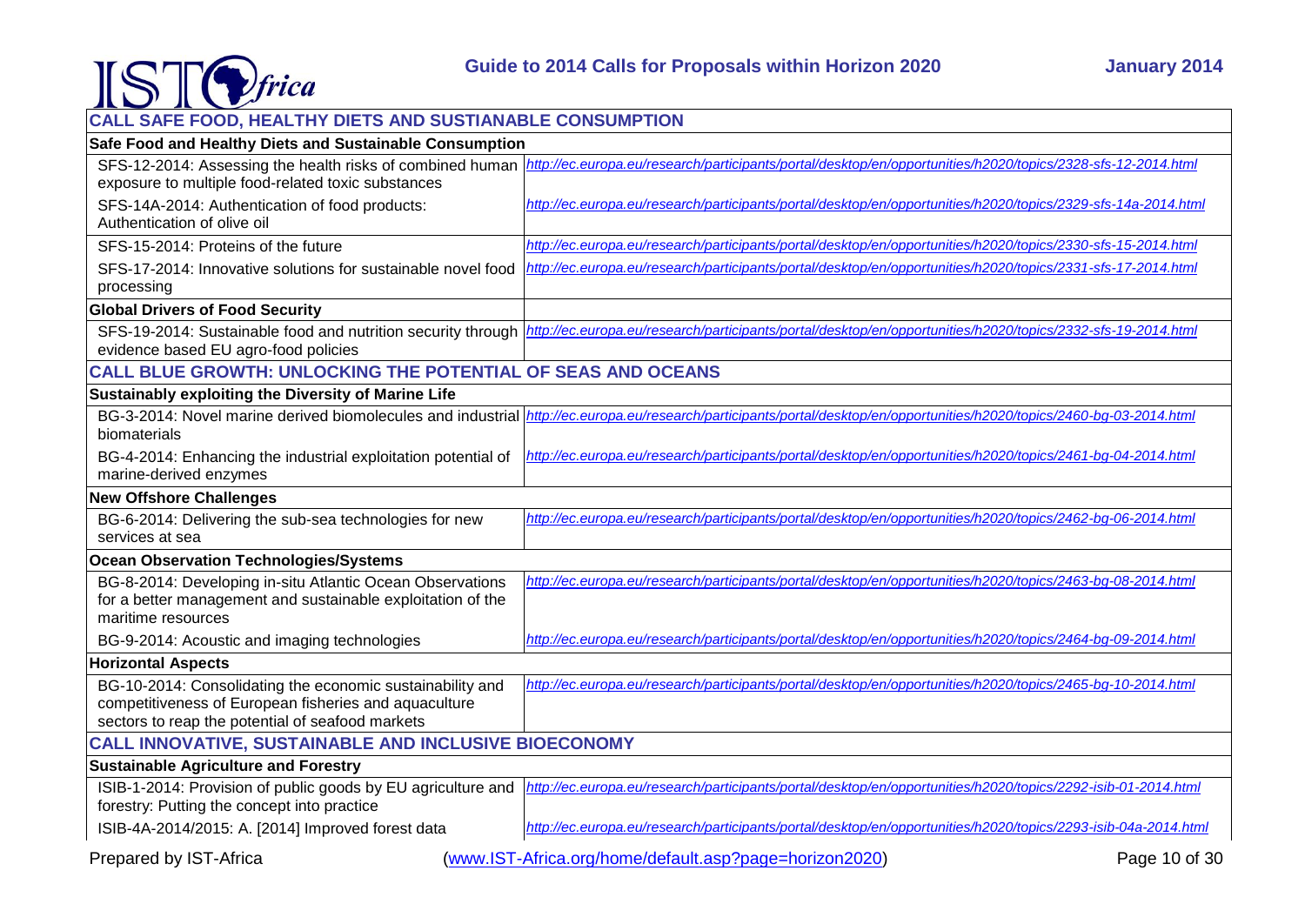

| <b>IV IVERE</b>                                                                                                                                                                                   |                                                                                                                                                                        |
|---------------------------------------------------------------------------------------------------------------------------------------------------------------------------------------------------|------------------------------------------------------------------------------------------------------------------------------------------------------------------------|
| ISIB-5-2014: Renewable oil crops as a source of bio-based                                                                                                                                         | http://ec.europa.eu/research/participants/portal/desktop/en/opportunities/h2020/topics/2294-isib-05-2014.html                                                          |
| products                                                                                                                                                                                          |                                                                                                                                                                        |
|                                                                                                                                                                                                   | Single Stage Calls 2014 - Deadline 26 June                                                                                                                             |
| <b>CALL SUSTAINABLE FOOD SECURITY</b>                                                                                                                                                             |                                                                                                                                                                        |
| <b>Sustainable Food Production Security</b>                                                                                                                                                       |                                                                                                                                                                        |
| SFS-6-2014: Sustainable Intensification Pathways of Agro-<br>Food Systems in Africa                                                                                                               | http://ec.europa.eu/research/participants/portal/desktop/en/opportunities/h2020/topics/2319-sfs-06-2014.html                                                           |
| <b>CALL BLUE GROWTH: UNLOCKING THE POTENTIAL OF SEAS AND OCEANS</b>                                                                                                                               |                                                                                                                                                                        |
| <b>New Offshore Challenges</b>                                                                                                                                                                    |                                                                                                                                                                        |
| BG-5-2014: Preparing for the future innovative offshore<br>economy                                                                                                                                | http://ec.europa.eu/research/participants/portal/desktop/en/opportunities/h2020/topics/2454-bq-05-2014.html                                                            |
| <b>Horizontal Aspects</b>                                                                                                                                                                         |                                                                                                                                                                        |
| and maritime research                                                                                                                                                                             | BG-11-2014: Monitoring, Dissemination and Uptake of Marine http://ec.europa.eu/research/participants/portal/desktop/en/opportunities/h2020/topics/2455-bg-11-2014.html |
| BG-13-2014: Ocean Literacy - Engaging with Society -<br>Social Innovation                                                                                                                         | http://ec.europa.eu/research/participants/portal/desktop/en/opportunities/h2020/topics/2456-bg-13-2014.html                                                            |
| BG-14-2014: Supporting International Cooperation Initiatives:<br>Atlantic Ocean Cooperation Research Alliance                                                                                     | http://ec.europa.eu/research/participants/portal/desktop/en/opportunities/h2020/topics/2457-bg-14-2014.html                                                            |
| BG-15-2014: European Polar Research Cooperation                                                                                                                                                   | http://ec.europa.eu/research/participants/portal/desktop/en/opportunities/h2020/topics/2458-bg-15-2014.html                                                            |
| <b>CALL INNOVATIVE, SUSTAINABLE AND INCLUSIVE BIOECONOMY</b>                                                                                                                                      |                                                                                                                                                                        |
| <b>Sustainable Agriculture and Forestry</b>                                                                                                                                                       |                                                                                                                                                                        |
| ISIB-2-2014/2015: Closing the research and innovation<br>divide: the crucial role of innovation support services and<br>knowledge exchange                                                        | http://ec.europa.eu/research/participants/portal/desktop/en/opportunities/h2020/topics/2284-isib-02-2014.html                                                          |
| <b>Sustainable and Competitive Bio-based Industries</b>                                                                                                                                           |                                                                                                                                                                        |
| ISIB-7-2014: Public procurement networks on innovative bio-<br>based products                                                                                                                     | http://ec.europa.eu/research/participants/portal/desktop/en/opportunities/h2020/topics/2285-isib-07-2014.html                                                          |
| <b>Cross-cutting Actions covering all Activities</b>                                                                                                                                              |                                                                                                                                                                        |
| ISIB-8A-2014: Towards an innovative and responsible<br>bioeconomy (A. Engaging society, reaching end users and<br>linking with policy makers for a participative governance of<br>the bioeconomy) | http://ec.europa.eu/research/participants/portal/desktop/en/opportunities/h2020/topics/2286-isib-08a-2014.html                                                         |
| ISIB-8B-2014: Towards an innovative and responsible<br>bioeconomy (B. Bridging research and innovation efforts for a<br>sustainable bioeconomy)                                                   | http://ec.europa.eu/research/participants/portal/desktop/en/opportunities/h2020/topics/2290-isib-08b-2014.html                                                         |

 $\mathbb{K}$  TO frical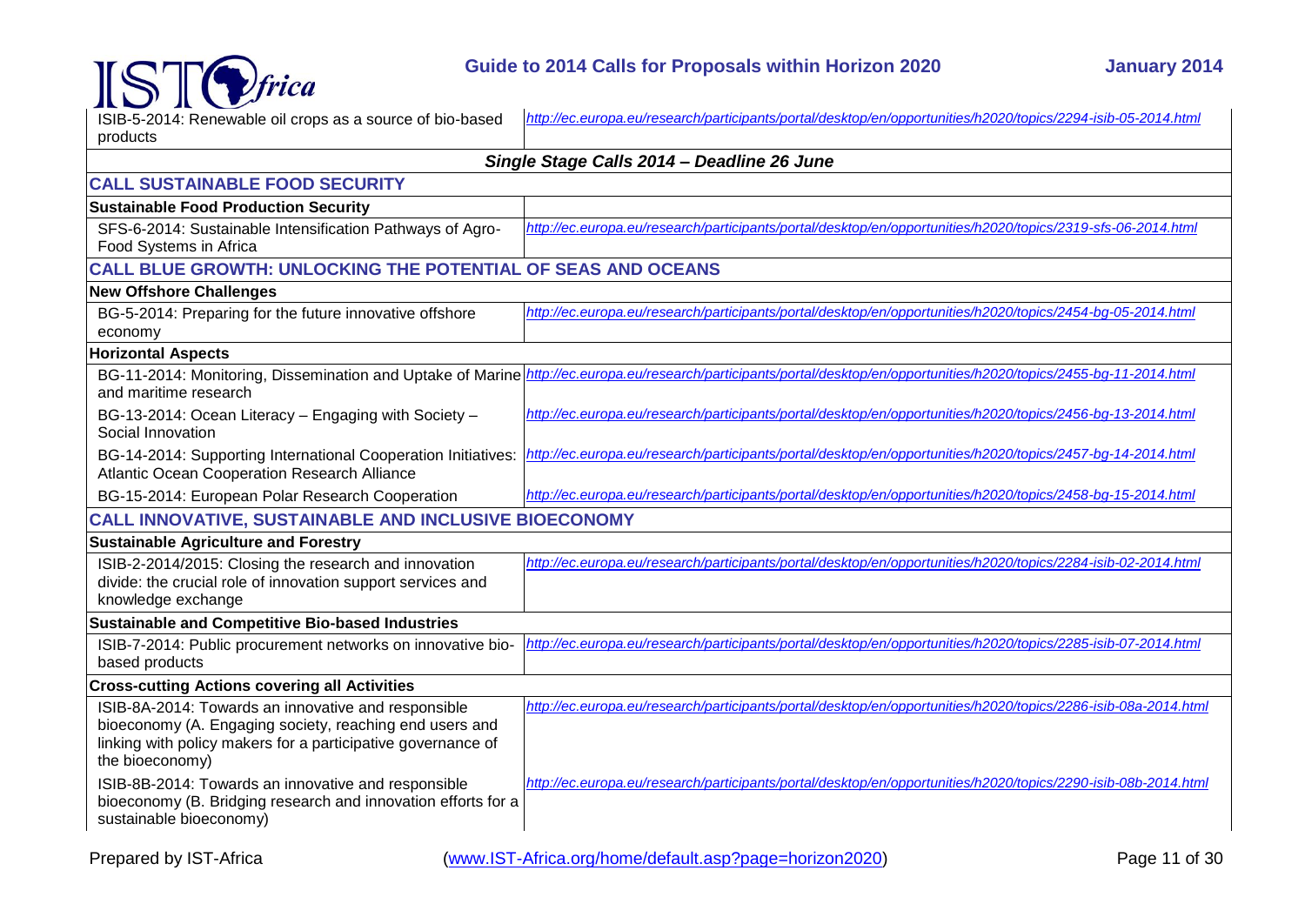### **Guide to 2014 Calls for Proposals within Horizon 2020 January 2014**

| $\mathbf{R}$                                                                                                                                                                           |                                                                                                                                                                        |
|----------------------------------------------------------------------------------------------------------------------------------------------------------------------------------------|------------------------------------------------------------------------------------------------------------------------------------------------------------------------|
| ISIB-9-2014: Supporting National Contact Points for Horizon                                                                                                                            | http://ec.europa.eu/research/participants/portal/desktop/en/opportunities/h2020/topics/2287-isib-09-2014.html                                                          |
| 2020 Societal Challenge 2 on 'Food Security, Sustainable                                                                                                                               |                                                                                                                                                                        |
| Agriculture, Marine and Maritime Research and the                                                                                                                                      |                                                                                                                                                                        |
| Bioeconomy' and the Key Enabling Technology (KET)                                                                                                                                      |                                                                                                                                                                        |
| 'Biotechnology'                                                                                                                                                                        |                                                                                                                                                                        |
|                                                                                                                                                                                        | ISIB-10-2014: Networking of Bioeconomy relevant ERA-NETs http://ec.europa.eu/research/participants/portal/desktop/en/opportunities/h2020/topics/2288-isib-10-2014.html |
| ISIB-11-2014: Coordination action in support of the<br>implementation by participating States of a Joint<br>Programming Initiative on Agriculture, Food Security and<br>Climate Change | http://ec.europa.eu/research/participants/portal/desktop/en/opportunities/h2020/topics/2289-isib-11-2014.html                                                          |
| ISIB-12A-2014/2015: A [2014] Sustainable and resilient<br>agriculture for food and non-food systems                                                                                    | http://ec.europa.eu/research/participants/portal/desktop/en/opportunities/h2020/topics/2291-isib-12a-2014.html                                                         |

### <span id="page-11-0"></span>**Societal Challenge 3: Secure, Clean and Efficient Energy**

 $\text{TSTC}$ frica

The Horizon 2020 Societal Challenge of [''Secure, clean and efficient energy' \(SC3\)](http://ec.europa.eu/programmes/horizon2020/en/h2020-section/secure-clean-and-efficient-energy) for 2014 and 2015 is composed of three focus areas "Energy Efficiency", "Competitive Low-Carbon Energy" and "Smart Cities and Communities". These activities cover the full innovation cycle – from 'proof of concept' to applied research, pre-commercial demonstration and market uptake measures2. They also exploit synergies with other relevant areas, e.g. information and communication technologies. In addition, the Energy Challenge contributes to the 'Blue Growth' focus area as well as to the Public Private Partnerships Energy-efficient Buildings3 and Sustainable Process Industries (SPIRE - Topic EE18).

International cooperation with strategic partner countries and global technology leaders will support European energy and climate objectives and contribute to the global efforts to mitigate climate change and reduce CO2 emissions. In line with the objectives of the EU's strategy for international cooperation in research and innovation, all activities are open for third country participants, while certain partner countries are also specifically targeted in a number of topics (Topics targeting third countries: LCE 13 (Brazil), LCE 15 (Australia, North-America) and LCE 16 (US, Canada).

The total budget available for 2014 is approximately EUR 563 million.

| Societal Challenge 3: Secure, Clean and Efficient Energy                                                          | http://ec.europa.eu/programmes/horizon2020/en/h2020-section/secure-clean-and-efficient-energy                |  |
|-------------------------------------------------------------------------------------------------------------------|--------------------------------------------------------------------------------------------------------------|--|
| Two Stage Calls 2014 - Stage 1 Deadline 01 April, Stage 2 23 September                                            |                                                                                                              |  |
| <b>CALL - COMPETITIVE LOW-CARBON ENERGY</b>                                                                       |                                                                                                              |  |
| LCE 1 - 2014: New knowledge and technologies                                                                      | http://ec.europa.eu/research/participants/portal/desktop/en/opportunities/h2020/topics/1122-lce-01-2014.html |  |
| Renewable electricity and heating/cooling                                                                         |                                                                                                              |  |
| LCE $2 - 2014/2015$ : Developing the next generation<br>technologies of renewable electricity and heating/cooling | http://ec.europa.eu/research/participants/portal/desktop/en/opportunities/h2020/topics/1123-lce-02-2014.html |  |
| Sustainable biofuels and alternative fuels for the European transport fuel mix                                    |                                                                                                              |  |
| LCE 11 - 2014: Developing next generation technologies for                                                        | http://ec.europa.eu/research/participants/portal/desktop/en/opportunities/h2020/topics/1124-lce-11-2014.html |  |
| Prepared by IST-Africa                                                                                            | (www.IST-Africa.org/home/default.asp?page=horizon2020)<br>Page 12 of 30                                      |  |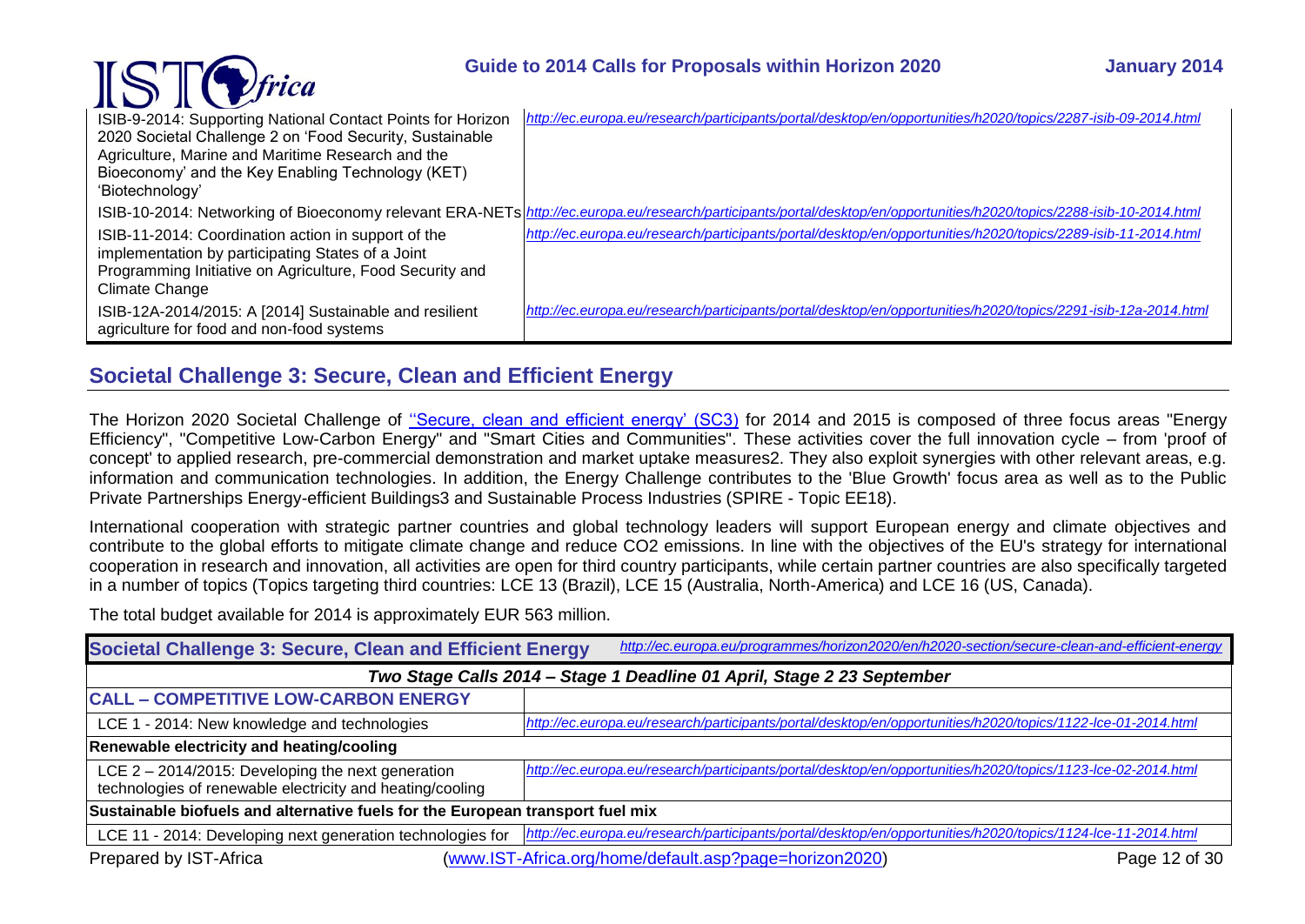

| $\sim$<br>biofuels and sustainable alternative fuels                                                                                                                                                                                                                           |                                                                                                              |  |
|--------------------------------------------------------------------------------------------------------------------------------------------------------------------------------------------------------------------------------------------------------------------------------|--------------------------------------------------------------------------------------------------------------|--|
|                                                                                                                                                                                                                                                                                |                                                                                                              |  |
| Enabling the decarbonisation of the use of fossil fuels during the transition to a low-carbon economy                                                                                                                                                                          |                                                                                                              |  |
| LCE 15 - 2014/2015: Enabling decarbonisation of the fossil<br>fuel-based power sector and energy intensive industry<br>through CCS                                                                                                                                             | http://ec.europa.eu/research/participants/portal/desktop/en/opportunities/h2020/topics/1125-lce-15-2014.html |  |
| LCE 16 - 2014: Understanding, preventing and mitigating the<br>potential environmental impacts and risks of shale gas<br>exploration and exploitation                                                                                                                          | http://ec.europa.eu/research/participants/portal/desktop/en/opportunities/h2020/topics/1126-lce-16-2014.html |  |
|                                                                                                                                                                                                                                                                                | Single Stage Calls 2014 - Deadline 20 March                                                                  |  |
| <b>CALL - ENERGY EFFICIENCY</b>                                                                                                                                                                                                                                                |                                                                                                              |  |
| A - Buildings and consumers                                                                                                                                                                                                                                                    |                                                                                                              |  |
| EE 1 - 2014: Manufacturing of prefabricated modules for<br>renovation of buildings                                                                                                                                                                                             | http://ec.europa.eu/research/participants/portal/desktop/en/opportunities/h2020/topics/2066-ee-01-2014.html  |  |
| EE 3 - 2014: Energy strategies and solutions for deep<br>renovation of historic buildings                                                                                                                                                                                      | http://ec.europa.eu/research/participants/portal/desktop/en/opportunities/h2020/topics/2067-ee-03-2014.html  |  |
| C - Industry and products                                                                                                                                                                                                                                                      |                                                                                                              |  |
| EE 18 - 2014/2015: New technologies for utilization of heat<br>recovery in large industrial systems, considering the whole<br>energy cycle from heat production to transformation, delivery<br>and end use (please note that EE 18 has two deadlines -<br>20/03/14 & 09/12/14) | http://ec.europa.eu/research/participants/portal/desktop/en/opportunities/h2020/topics/2068-ee-18-2014.html  |  |
|                                                                                                                                                                                                                                                                                | Single Stage Calls 2014 - Deadline 01 April                                                                  |  |
| <b>CALL - COMPETITIVE LOW-CARBON ENERGY</b>                                                                                                                                                                                                                                    |                                                                                                              |  |
| <b>Cross-cutting issues</b>                                                                                                                                                                                                                                                    |                                                                                                              |  |
| LCE 22 - 2014: Fostering the network of National Contact<br>Points                                                                                                                                                                                                             | http://ec.europa.eu/research/participants/portal/desktop/en/opportunities/h2020/topics/1137-lce-22-2014.html |  |
|                                                                                                                                                                                                                                                                                | Single Stage Calls 2014 - Deadline 07 May                                                                    |  |
| <b>CALL - COMPETITIVE LOW-CARBON ENERGY</b>                                                                                                                                                                                                                                    |                                                                                                              |  |
| Renewable electricity and heating/cooling                                                                                                                                                                                                                                      |                                                                                                              |  |
| LCE 4 - 2014/2015: Market uptake of existing and emerging                                                                                                                                                                                                                      | http://ec.europa.eu/research/participants/portal/desktop/en/opportunities/h2020/topics/1131-lce-04-2014.html |  |
| renewable electricity, heating and cooling technologies                                                                                                                                                                                                                        |                                                                                                              |  |
| Modernising the European electricity grid                                                                                                                                                                                                                                      |                                                                                                              |  |
| LCE 7 - 2014: Distribution grid and retail market                                                                                                                                                                                                                              | http://ec.europa.eu/research/participants/portal/desktop/en/opportunities/h2020/topics/1132-lce-07-2014.html |  |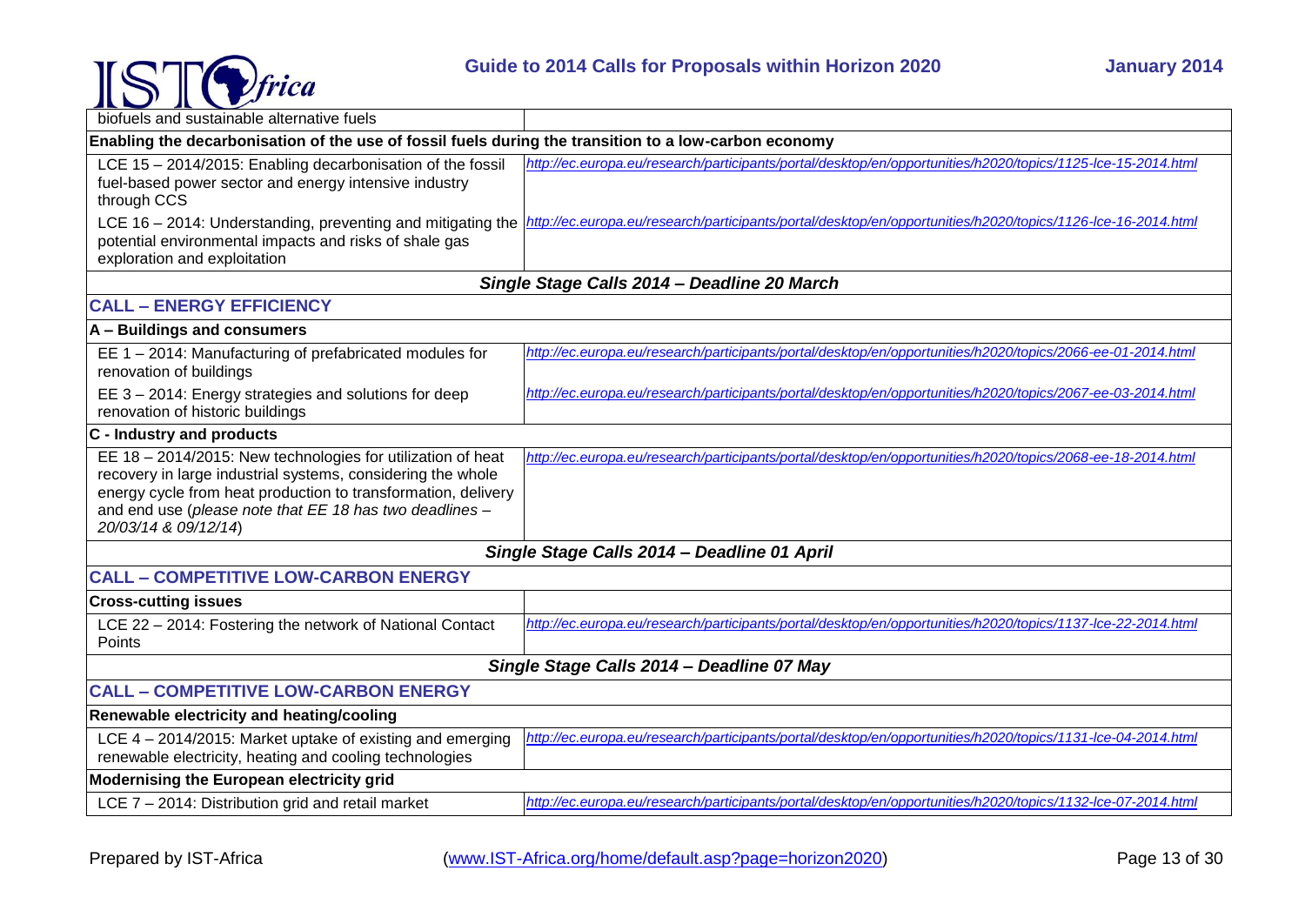

| Providing the energy system with flexibility through enhanced energy storage technologies                               |                                                                                                              |  |
|-------------------------------------------------------------------------------------------------------------------------|--------------------------------------------------------------------------------------------------------------|--|
| LCE 8 - 2014: Local / small-scale storage                                                                               | http://ec.europa.eu/research/participants/portal/desktop/en/opportunities/h2020/topics/1133-lce-08-2014.html |  |
| LCE 10 - 2014: Next generation technologies for energy                                                                  | http://ec.europa.eu/research/participants/portal/desktop/en/opportunities/h2020/topics/1134-lce-10-2014.html |  |
| storage                                                                                                                 |                                                                                                              |  |
| Sustainable biofuels and alternative fuels for the European transport fuel mix                                          |                                                                                                              |  |
| LCE 14 - 2014/2015: Market uptake of existing and emerging                                                              | http://ec.europa.eu/research/participants/portal/desktop/en/opportunities/h2020/topics/1135-lce-14-2014.html |  |
| sustainable bioenergy                                                                                                   |                                                                                                              |  |
| Supporting the development of a European research area in the field of energy                                           |                                                                                                              |  |
| LCE 18 - 2014/2015: Supporting Joint Actions on                                                                         | http://ec.europa.eu/research/participants/portal/desktop/en/opportunities/h2020/topics/1136-lce-18-2014.html |  |
| demonstration and validation of innovative energy solutions                                                             |                                                                                                              |  |
| <b>CALL - SMART CITIES AND COMMUNITIES</b>                                                                              |                                                                                                              |  |
| SCC 1-2014/2015: Smart Cities and Communities solutions                                                                 | http://ec.europa.eu/research/participants/portal/desktop/en/opportunities/h2020/topics/2145-scc-01-2014.html |  |
| integrating energy, transport, ICT sectors through lighthouse                                                           |                                                                                                              |  |
| (large scale demonstration - first of the kind) projects                                                                |                                                                                                              |  |
| Enhancing the roll-out of Smart Cities and Communities solutions by stimulating the market demand                       |                                                                                                              |  |
| SCC 2 - 2014: Developing a framework for common,                                                                        | http://ec.europa.eu/research/participants/portal/desktop/en/opportunities/h2020/topics/2146-scc-02-2014.html |  |
| transparent data collection and performance measurement to<br>allow comparability and replication between solutions and |                                                                                                              |  |
| best-practice identification                                                                                            |                                                                                                              |  |
| SCC 4 - 2014: Establishing networks of public procurers in                                                              | http://ec.europa.eu/research/participants/portal/desktop/en/opportunities/h2020/topics/2147-scc-04-2014.html |  |
| local administrations on smart city solutions                                                                           |                                                                                                              |  |
|                                                                                                                         | Single Stage Calls 2014 - Deadline 05 June                                                                   |  |
| <b>CALL - ENERGY EFFICIENCY</b>                                                                                         |                                                                                                              |  |
| A - Buildings and consumers                                                                                             |                                                                                                              |  |
| EE 4 - 2014: Construction skills                                                                                        | http://ec.europa.eu/research/participants/portal/desktop/en/opportunities/h2020/topics/2355-ee-04-2014.html  |  |
| EE $5 - 2014/2015$ : Increasing energy performance of existing                                                          | http://ec.europa.eu/research/participants/portal/desktop/en/opportunities/h2020/topics/2356-ee-05-2014.html  |  |
| buildings through process and organisation innovations and                                                              |                                                                                                              |  |
| creating a market for deep renovation                                                                                   |                                                                                                              |  |
| EE $7 - 2014/2015$ : Enhancing the capacity of public                                                                   | http://ec.europa.eu/research/participants/portal/desktop/en/opportunities/h2020/topics/2357-ee-07-2014.html  |  |
| authorities to plan and implement sustainable energy policies<br>and measures                                           |                                                                                                              |  |
| EE 8 - 2014: Public procurement of innovative sustainable                                                               | http://ec.europa.eu/research/participants/portal/desktop/en/opportunities/h2020/topics/2358-ee-08-2014.html  |  |
| energy solutions                                                                                                        |                                                                                                              |  |
| EE 9-2014/2015: Empowering stakeholders to assist public                                                                | http://ec.europa.eu/research/participants/portal/desktop/en/opportunities/h2020/topics/2359-ee-09-2014.html  |  |
| authorities in the definition and implementation of sustainable                                                         |                                                                                                              |  |
| Prepared by IST-Africa                                                                                                  | (www.IST-Africa.org/home/default.asp?page=horizon2020)<br>Page 14 of 30                                      |  |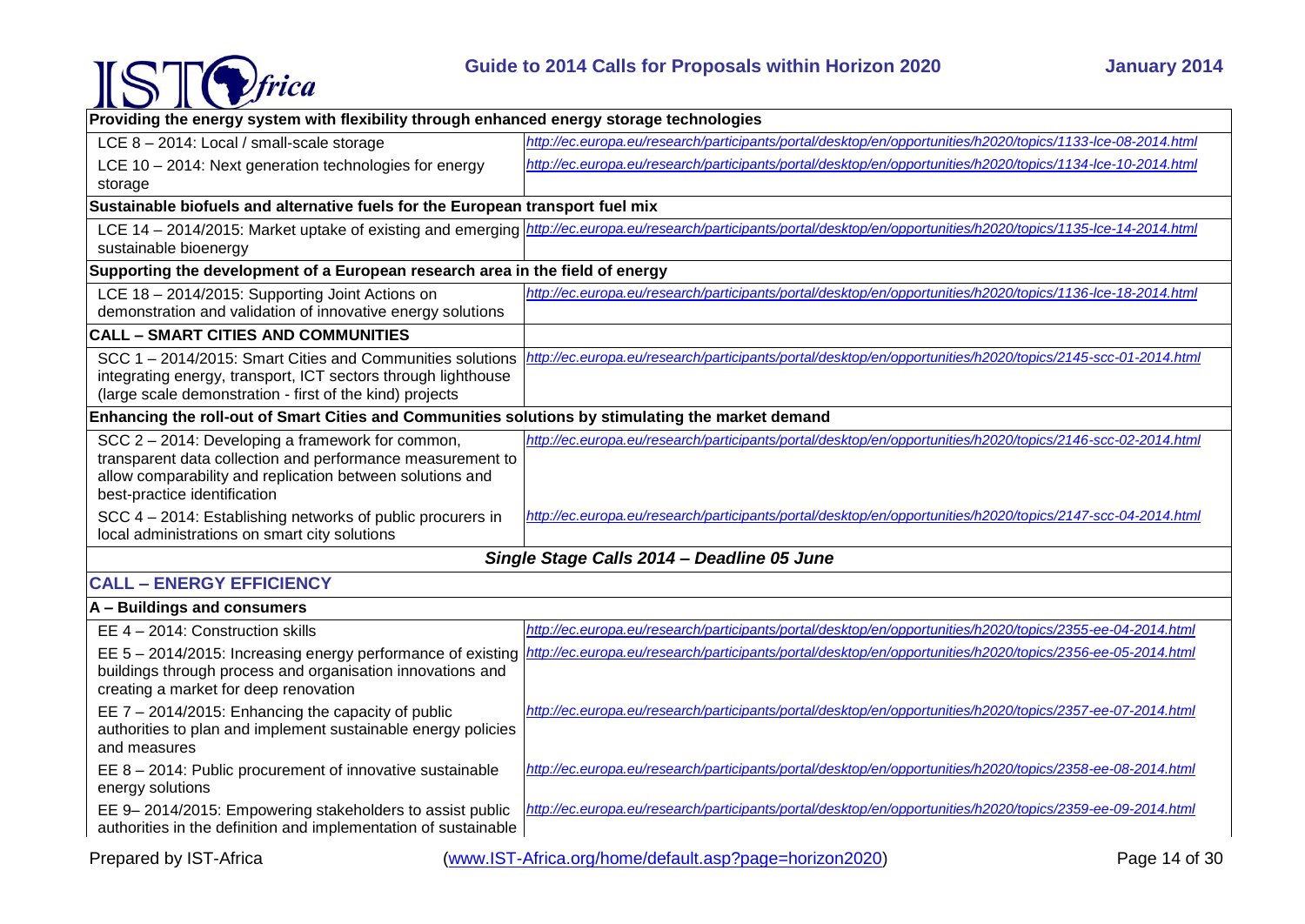

### **Guide to 2014 Calls for Proposals within Horizon 2020 January 2014**

| KO KO                                                                                                         |                                                                                                              |
|---------------------------------------------------------------------------------------------------------------|--------------------------------------------------------------------------------------------------------------|
| energy policies and measures                                                                                  |                                                                                                              |
| EE 10 - 2014/2015: Consumer engagement for sustainable                                                        | http://ec.europa.eu/research/participants/portal/desktop/en/opportunities/h2020/topics/2360-ee-10-2014.html  |
| energy                                                                                                        |                                                                                                              |
| EE 11 - 2014/2015- New ICT-based solutions for energy                                                         | http://ec.europa.eu/research/participants/portal/desktop/en/opportunities/h2020/topics/2063-ee-11-2014.html  |
| efficiency                                                                                                    |                                                                                                              |
| EE 12 - 2014: Socioeconomic research on energy efficiency                                                     | http://ec.europa.eu/research/participants/portal/desktop/en/opportunities/h2020/topics/2064-ee-12-2014.html  |
| <b>B</b> – Heating and cooling                                                                                |                                                                                                              |
| EE 13 - 2014/2015: Technology for district heating and<br>cooling                                             | http://ec.europa.eu/research/participants/portal/desktop/en/opportunities/h2020/topics/2065-ee-13-2014.html  |
| EE 14 - 2014/2015: Removing market barriers to the uptake                                                     | http://ec.europa.eu/research/participants/portal/desktop/en/opportunities/h2020/topics/2361-ee-14-2014.html  |
| of efficient heating and cooling solutions                                                                    |                                                                                                              |
| C - Industry and products                                                                                     |                                                                                                              |
| EE 15 - 2014/2015: Ensuring effective implementation of EU                                                    | http://ec.europa.eu/research/participants/portal/desktop/en/opportunities/h2020/topics/2362-ee-15-2014.html  |
| product efficiency legislation                                                                                |                                                                                                              |
| EE 16 - 2014/2015: Organisational innovation to increase                                                      | http://ec.europa.eu/research/participants/portal/desktop/en/opportunities/h2020/topics/2363-ee-16-2014.html  |
| energy efficiency in industry                                                                                 |                                                                                                              |
| D - Finance for sustainable energy                                                                            |                                                                                                              |
| EE 19 - 2014/2015: Improving the financeability and                                                           | http://ec.europa.eu/research/participants/portal/desktop/en/opportunities/h2020/topics/2363-ee-16-2014.html  |
| attractiveness of sustainable energy investments                                                              |                                                                                                              |
| EE 20 - 2014/2015: Project development assistance for                                                         | http://ec.europa.eu/research/participants/portal/desktop/en/opportunities/h2020/topics/2069-ee-20-2014.html  |
| innovative bankable and aggregated sustainable energy<br>investment schemes and projects                      |                                                                                                              |
|                                                                                                               | http://ec.europa.eu/research/participants/portal/desktop/en/opportunities/h2020/topics/2365-ee-21-2014.html  |
| EE 21 - 2014/2015: Development and market roll-out of<br>innovative energy services and financial schemes for |                                                                                                              |
| sustainable energy                                                                                            |                                                                                                              |
|                                                                                                               | Single Stage Calls 2014 - Deadline 10 September                                                              |
| <b>CALL - COMPETITIVE LOW-CARBON ENERGY</b>                                                                   |                                                                                                              |
| Renewable electricity and heating/cooling                                                                     |                                                                                                              |
| LCE 3 - 2014/2015: Demonstration of renewable electricity                                                     | http://ec.europa.eu/research/participants/portal/desktop/en/opportunities/h2020/topics/1127-lce-03-2014.html |
| and heating/cooling technologies                                                                              |                                                                                                              |
| Sustainable biofuels and alternative fuels for the European transport fuel mix                                |                                                                                                              |
| LCE 12 - 2014/2015: Demonstrating advanced biofuel                                                            | http://ec.europa.eu/research/participants/portal/desktop/en/opportunities/h2020/topics/1128-lce-12-2014.html |
| technologies                                                                                                  |                                                                                                              |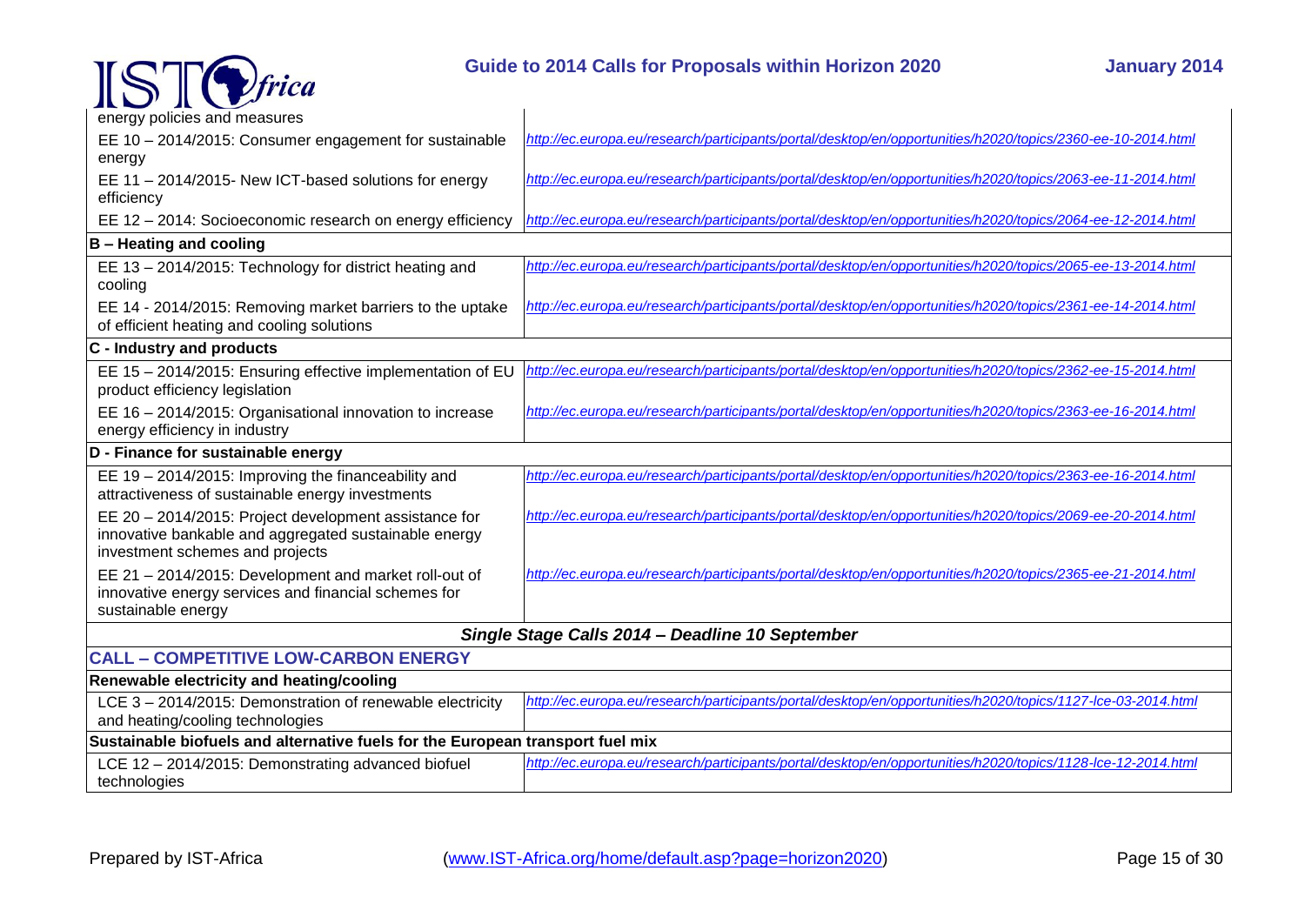

| $\sim$ $\sim$                                                                   |                                                                                                              |  |
|---------------------------------------------------------------------------------|--------------------------------------------------------------------------------------------------------------|--|
| Supporting the development of a European research area in the field of energy   |                                                                                                              |  |
| LCE 19 - 2014/2015 : Supporting coordination of national                        | http://ec.europa.eu/research/participants/portal/desktop/en/opportunities/h2020/topics/1129-lce-19-2014.html |  |
| R&D activities                                                                  |                                                                                                              |  |
| Social, environmental and economic aspects of the energy system                 |                                                                                                              |  |
| LCE $20 - 2014$ : The human factor in the energy system                         | http://ec.europa.eu/research/participants/portal/desktop/en/opportunities/h2020/topics/1130-lce-20-2014.html |  |
| Single Stage Calls 2014 - Deadline 09 December                                  |                                                                                                              |  |
| <b>CALL - ENERGY EFFICIENCY</b>                                                 |                                                                                                              |  |
| A - Buildings and consumers                                                     |                                                                                                              |  |
| EE 2 - 2015: Buildings design for new highly energy                             | http://ec.europa.eu/research/participants/portal/desktop/en/opportunities/h2020/topics/2366-ee-02-2015.html  |  |
| performing buildings                                                            |                                                                                                              |  |
| $ C -$ Industry and products                                                    |                                                                                                              |  |
| EE 18 2014/2015: New technologies for utilization of heat                       | http://ec.europa.eu/research/participants/portal/desktop/en/opportunities/h2020/topics/2068-ee-18-2014.html  |  |
| recovery in large industrial systems, considering the whole                     |                                                                                                              |  |
| energy cycle from heat production to transformation, delivery                   |                                                                                                              |  |
| and end use (please note that EE 18 has two deadlines -<br>20/03/14 & 09/12/14) |                                                                                                              |  |
|                                                                                 |                                                                                                              |  |

### <span id="page-15-0"></span>*Societal Challenge 4: Smart, green and integrated transport*

The Horizon 2020 Societal Challenge of ['Smart, green and integrated](http://ec.europa.eu/programmes/horizon2020/en/h2020-section/smart-green-and-integrated-transport) transport' (SC4) for 2014 and 2015 is structured in four broad lines of activities aiming at:

- a) Resource efficient transport that respects the environment.
- b) Better mobility, less congestion, more safety and security.
- c) Global leadership for the European transport industry.
- d) Socio-economic and behavioural research and forward-looking activities for policy making.

These activities are addressed in this Work Programme by three Calls for proposals:

- 1. Mobility for Growth
- 2. Green Vehicles
- 3. Small Business and Fast Track Innovation for Transport

The total 2014 budget available is approximately EUR 511 million.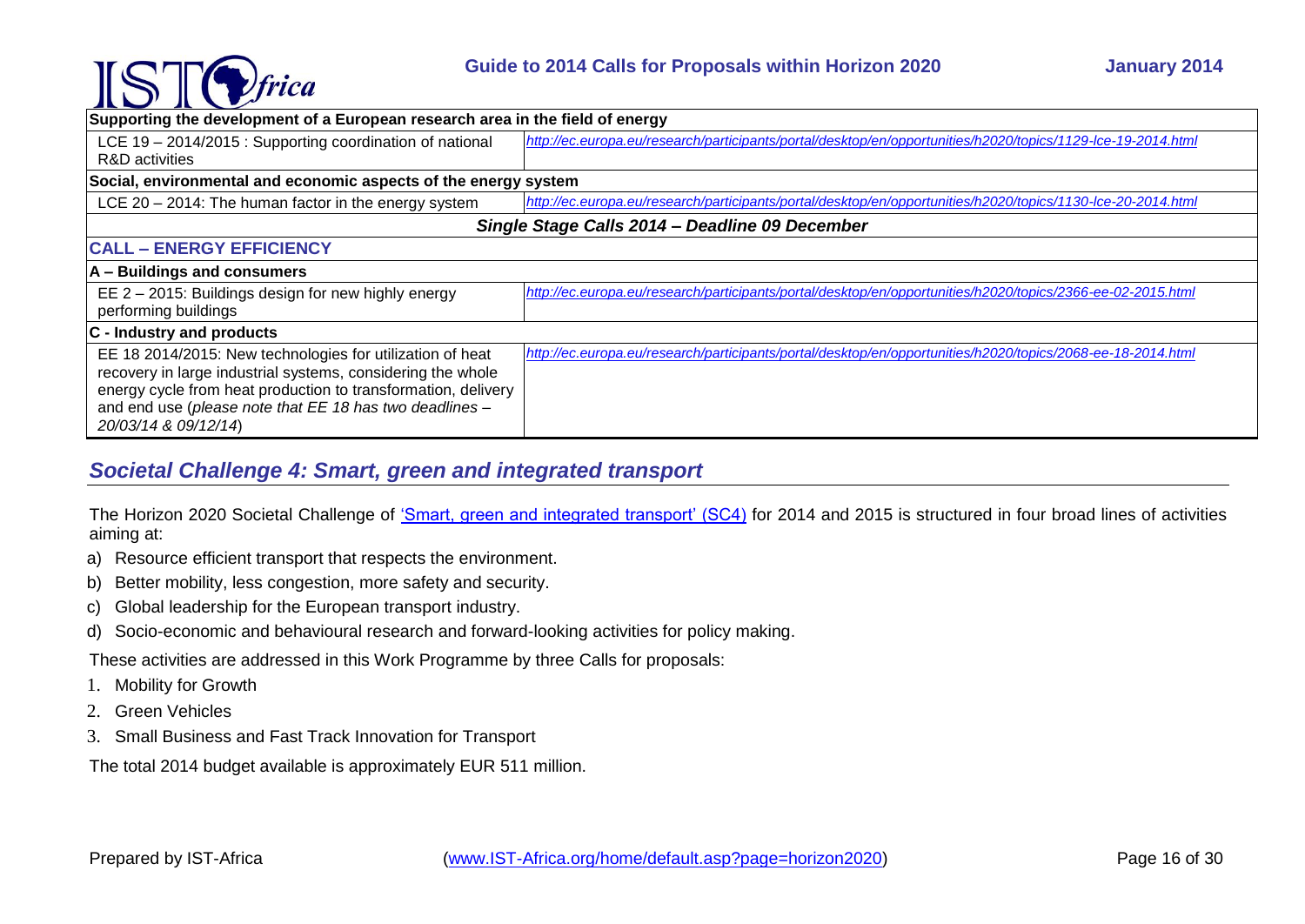

| Societal Challenge 4: Smart, green and integrated                                                                      | http://ec.europa.eu/programmes/horizon2020/en/h2020-section/smart-green-and-integrated-transport              |  |
|------------------------------------------------------------------------------------------------------------------------|---------------------------------------------------------------------------------------------------------------|--|
| transport                                                                                                              |                                                                                                               |  |
|                                                                                                                        | Two Stage Calls 2014 - Stage 1 Deadline 18 March, Stage 28 August                                             |  |
| <b>CALL 'MOBILITY FOR GROWTH'</b>                                                                                      |                                                                                                               |  |
| 1. Aviation                                                                                                            |                                                                                                               |  |
| MG.1.1-2014. Competitiveness of European aviation through<br>cost efficiency and innovation                            | http://ec.europa.eu/research/participants/portal/desktop/en/opportunities/h2020/topics/2622-mq-1.1-2014.html  |  |
| MG.1.3-2014 Seamless and customer oriented air mobility                                                                | http://ec.europa.eu/research/participants/portal/desktop/en/opportunities/h2020/topics/2623-mq-1.3-2014.html  |  |
| MG.1.5-2014 Breakthrough innovation for European aviation                                                              | http://ec.europa.eu/research/participants/portal/desktop/en/opportunities/h2020/topics/2624-mg-1.5-2014.html  |  |
| 2. Rail                                                                                                                |                                                                                                               |  |
| MG.2.1-2014.  2  - Intelligent Infrastructure                                                                          | http://ec.europa.eu/research/participants/portal/desktop/en/opportunities/h2020/topics/2625-mq-2.1-2014.html  |  |
| MG.2.2-2014. Smart rail services                                                                                       | http://ec.europa.eu/research/participants/portal/desktop/en/opportunities/h2020/topics/2626-mq-2.2-2014.html  |  |
| MG.2.3-2014. New generation of rail vehicles                                                                           | http://ec.europa.eu/research/participants/portal/desktop/en/opportunities/h2020/topics/2627-mq-2.3-2014.html  |  |
| 3. Road                                                                                                                |                                                                                                               |  |
| MG.3.1-2014. Technologies for low emission powertrains                                                                 | http://ec.europa.eu/research/participants/portal/desktop/en/opportunities/h2020/topics/2628-mq-3.1-2014.html  |  |
| MG.3.2-2014. Advanced bus concepts for increased efficiency                                                            | http://ec.europa.eu/research/participants/portal/desktop/en/opportunities/h2020/topics/2629-mq-3.2-2014.html  |  |
| MG.3.3-2014. Global competitiveness of automotive supply<br>chain management                                           | http://ec.europa.eu/research/participants/portal/desktop/en/opportunities/h2020/topics/2630-mq-3.3-2014.html  |  |
| MG.3.4-2014. Traffic safety analysis and integrated approach<br>towards the safety of Vulnerable Road Users            | http://ec.europa.eu/research/participants/portal/desktop/en/opportunities/h2020/topics/2631-mg-3.4-2014.html  |  |
| MG.3.5a-2014. Cooperative ITS for safe, congestion-free and<br>sustainable mobility [CSA Part]                         | http://ec.europa.eu/research/participants/portal/desktop/en/opportunities/h2020/topics/2632-mq-3.5a-2014.html |  |
| 4. Waterborne                                                                                                          |                                                                                                               |  |
| MG.4.1-2014. Towards the energy efficient and very-low<br>emission vessel                                              | http://ec.europa.eu/research/participants/portal/desktop/en/opportunities/h2020/topics/2633-mq-4.1-2014.html  |  |
| MG.4.2-2014. Safer and more efficient waterborne operations<br>through new technologies and smarter traffic management | http://ec.europa.eu/research/participants/portal/desktop/en/opportunities/h2020/topics/2634-mq-4.2-2014.html  |  |
| MG.4.4-2014. Advancing innovation in the Inland Waterways<br>Transport (IWT) sector                                    | http://ec.europa.eu/research/participants/portal/desktop/en/opportunities/h2020/topics/2635-mg-4.4-2014.html  |  |
| 5. Urban Mobility                                                                                                      |                                                                                                               |  |
| MG.5.1-2014. Transforming the use of conventionally fuelled<br>vehicles in urban areas                                 | http://ec.europa.eu/research/participants/portal/desktop/en/opportunities/h2020/topics/2636-mq-5.1-2014.html  |  |
| MG.5.2-2014. Reducing impacts and costs of freight and                                                                 | http://ec.europa.eu/research/participants/portal/desktop/en/opportunities/h2020/topics/2637-mg-5.2-2014.html  |  |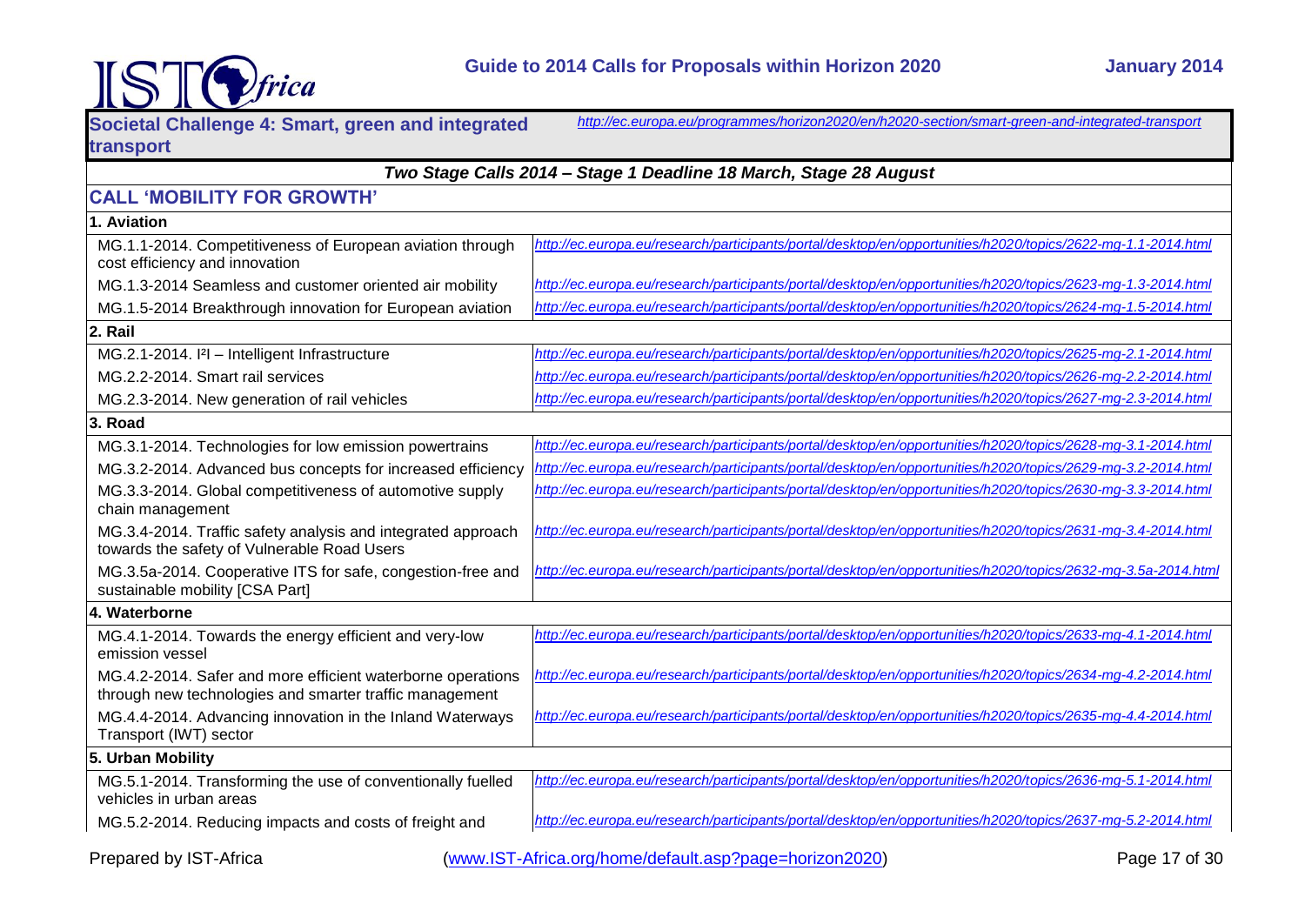

| service trips in urban areas                                                                                               |                                                                                                               |  |
|----------------------------------------------------------------------------------------------------------------------------|---------------------------------------------------------------------------------------------------------------|--|
| MG.5.3-2014. Tackling urban road congestion                                                                                | http://ec.europa.eu/research/participants/portal/desktop/en/opportunities/h2020/topics/2638-mq-5.3-2014.html  |  |
| <b>6. Logistics</b>                                                                                                        |                                                                                                               |  |
| MG.6.1-2014. Fostering synergies alongside the supply chain                                                                | http://ec.europa.eu/research/participants/portal/desktop/en/opportunities/h2020/topics/2639-mq-6.1-2014.html  |  |
| (including e.commerce)                                                                                                     |                                                                                                               |  |
| MG.6.2-2014. De-stressing the supply chain                                                                                 | http://ec.europa.eu/research/participants/portal/desktop/en/opportunities/h2020/topics/2640-mq-6.2-2014.html  |  |
| 7. Intelligent Transport Systems                                                                                           |                                                                                                               |  |
| MG.7.1-2014. Connectivity and information sharing for<br>intelligent mobility                                              | http://ec.europa.eu/research/participants/portal/desktop/en/opportunities/h2020/topics/2641-mq-7.1-2014.html  |  |
| MG.7.2a-2014. Towards seamless mobility addressing<br>fragmentation in ITS deployment in Europe                            | http://ec.europa.eu/research/participants/portal/desktop/en/opportunities/h2020/topics/2642-mq-7.2a-2014.html |  |
| 8. Infrastructure                                                                                                          |                                                                                                               |  |
| MG.8.1a-2014. Smarter design, construction and maintenance                                                                 | http://ec.europa.eu/research/participants/portal/desktop/en/opportunities/h2020/topics/2643-mq-8.1a-2014.html |  |
| MG.8.2a-2014. Next generation transport infrastructure:                                                                    | http://ec.europa.eu/research/participants/portal/desktop/en/opportunities/h2020/topics/2644-mq-8.2a-2014.html |  |
| resource efficient, smarter and safer [RIA Part]                                                                           |                                                                                                               |  |
| Single Stage Calls 2014 - Deadline 27 March                                                                                |                                                                                                               |  |
| <b>CALL 'MOBILITY FOR GROWTH'</b>                                                                                          |                                                                                                               |  |
| 1. Aviation                                                                                                                |                                                                                                               |  |
| MG.1.4-2014. Coordinated research and innovation actions<br>targeting the highest levels of safety for European aviation   | http://ec.europa.eu/research/participants/portal/desktop/en/opportunities/h2020/topics/2609-mq-1.4-2014.html  |  |
| MG.1.6-2014. Improving skills and knowledge base in<br>European aviation                                                   | http://ec.europa.eu/research/participants/portal/desktop/en/opportunities/h2020/topics/2610-mq-1.6-2014.html  |  |
| MG.1.7-2014. Support to European aviation research and<br>innovation policy                                                | http://ec.europa.eu/research/participants/portal/desktop/en/opportunities/h2020/topics/2611-mg-1.7-2014.html  |  |
| MG.1.8-2014-2015. International cooperation in aeronautics<br>[CSA Part]                                                   | http://ec.europa.eu/research/participants/portal/desktop/en/opportunities/h2020/topics/2612-mq-1.8-2014.html  |  |
| 9. Socio-Economic and Behavioural Research and Forward Looking Activities for Policy Making                                |                                                                                                               |  |
| MG.9.2-2014. User behaviour and mobility patterns in the<br>context of major societal trends                               | http://ec.europa.eu/research/participants/portal/desktop/en/opportunities/h2020/topics/2613-mq-9.2-2014.html  |  |
| MG.9.3-2014. Analysis of funding schemes for transport<br>infrastructure                                                   | http://ec.europa.eu/research/participants/portal/desktop/en/opportunities/h2020/topics/2614-mg-9.3-2014.html  |  |
| MG.9.4-2014. Research, technology development and market<br>prospects for the European transport industries                | http://ec.europa.eu/research/participants/portal/desktop/en/opportunities/h2020/topics/2615-mg-9.4-2014.html  |  |
| MG.9.7-2014. Innovation awards for students and researchers<br>in the context of the Transport Research Arena conference - | http://ec.europa.eu/research/participants/portal/desktop/en/opportunities/h2020/topics/2616-mq-9.7-2014.html  |  |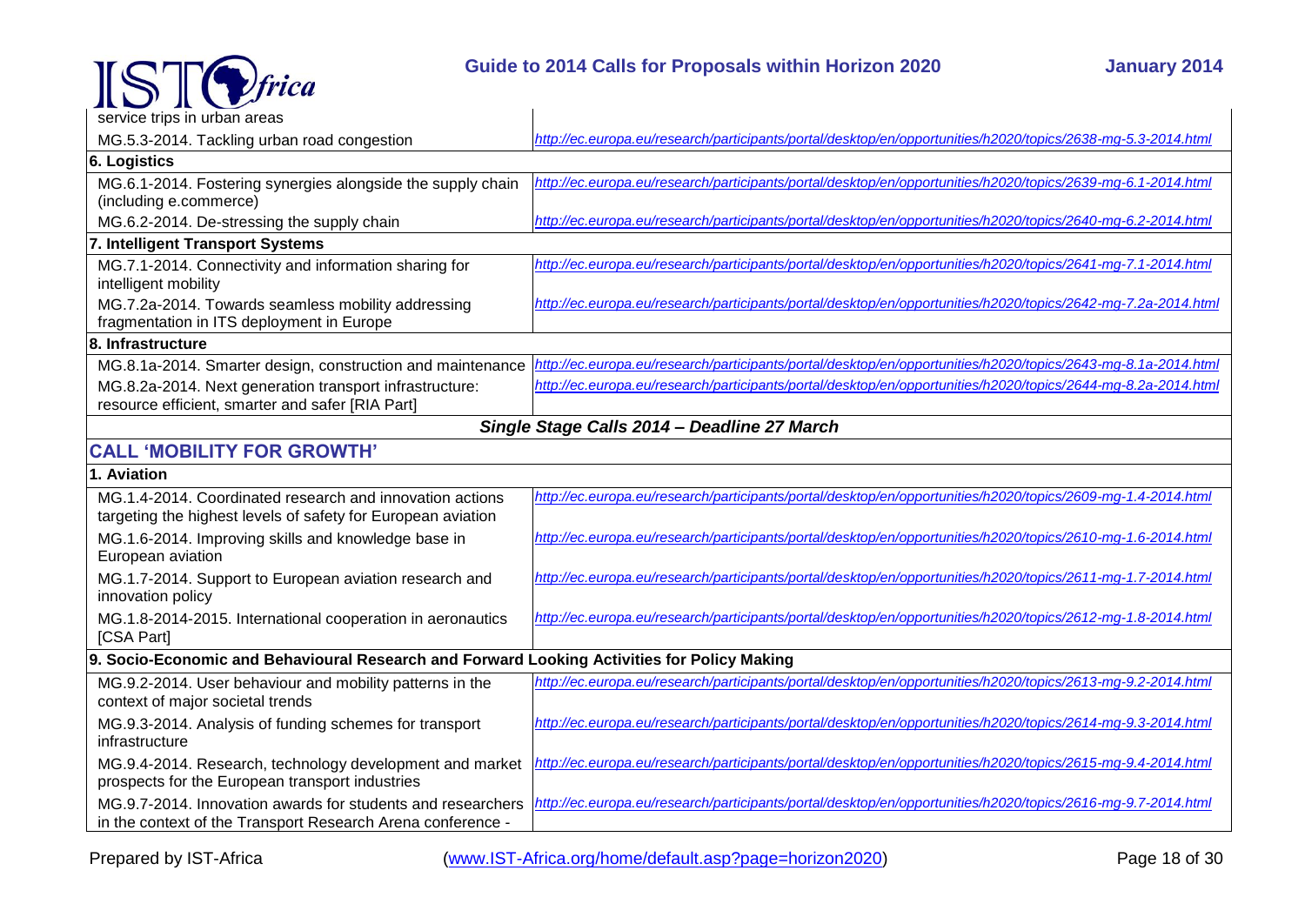

| $\sim$<br><b>TRA 2016</b>                                                                                         |                                                                                                               |  |
|-------------------------------------------------------------------------------------------------------------------|---------------------------------------------------------------------------------------------------------------|--|
|                                                                                                                   | Single Stage Calls 2014 - Deadline 28 August                                                                  |  |
| <b>CALL 'MOBILITY FOR GROWTH'</b>                                                                                 |                                                                                                               |  |
| 3. Road                                                                                                           |                                                                                                               |  |
| MG.3.5b-2014. Cooperative ITS for safe, congestion-free and<br>sustainable mobility [CSA Part]                    | http://ec.europa.eu/research/participants/portal/desktop/en/opportunities/h2020/topics/2621-mg-3.5b-2014.html |  |
| 7. Intelligent Transport Systems                                                                                  |                                                                                                               |  |
| MG.7.2b-2014. Towards seamless mobility addressing<br>fragmentation in ITS deployment in Europe [CSA Part]        | http://ec.europa.eu/research/participants/portal/desktop/en/opportunities/h2020/topics/2618-mg-7.2b-2014.html |  |
| 8. Infrastructure                                                                                                 |                                                                                                               |  |
| MG.8.1b-2014. Smarter design, construction and maintenance<br>[CSA Part]                                          | http://ec.europa.eu/research/participants/portal/desktop/en/opportunities/h2020/topics/2619-mg-8.1b-2014.html |  |
| MG.8.2b-2014. Next generation transport infrastructure:<br>resource efficient, smarter and safer [CSA Part]       | http://ec.europa.eu/research/participants/portal/desktop/en/opportunities/h2020/topics/2620-mg-8.2b-2014.html |  |
| 9. Socio-Economic and Behavioural Research and Forward Looking Activities for Policy Making                       |                                                                                                               |  |
| MG.9.6-2014. Strengthening the research and innovation<br>strategies of the transport industries in Europe        | http://ec.europa.eu/research/participants/portal/desktop/en/opportunities/h2020/topics/2617-mq-9.6-2014.html  |  |
| <b>CALL 'GREEN VEHICLES'</b>                                                                                      |                                                                                                               |  |
| GV.1-2014. Next generation of competitive lithium ion batteries<br>to meet customer expectations                  | http://ec.europa.eu/research/participants/portal/desktop/en/opportunities/h2020/topics/2601-gv-1-2014.html    |  |
| GV.2-2014. Optimised and systematic energy management in<br>electric vehicles                                     | http://ec.europa.eu/research/participants/portal/desktop/en/opportunities/h2020/topics/2602-gv-2-2014.html    |  |
| GV.3-2014. Future natural gas powertrains and components<br>for cars and vans                                     | http://ec.europa.eu/research/participants/portal/desktop/en/opportunities/h2020/topics/2603-gv-3-2014.html    |  |
| GV.4-2014. Hybrid light and heavy duty vehicles                                                                   | http://ec.europa.eu/research/participants/portal/desktop/en/opportunities/h2020/topics/2604-gv-4-2014.html    |  |
| GV.5-2014. Electric two-wheelers and new light vehicle<br>concepts                                                | http://ec.europa.eu/research/participants/portal/desktop/en/opportunities/h2020/topics/2605-gv-5-2014.html    |  |
| GV.7-2014. Future natural gas powertrains and components<br>for heavy duty vehicles transport system and the grid | http://ec.europa.eu/research/participants/portal/desktop/en/opportunities/h2020/topics/2606-gv-7-2014.html    |  |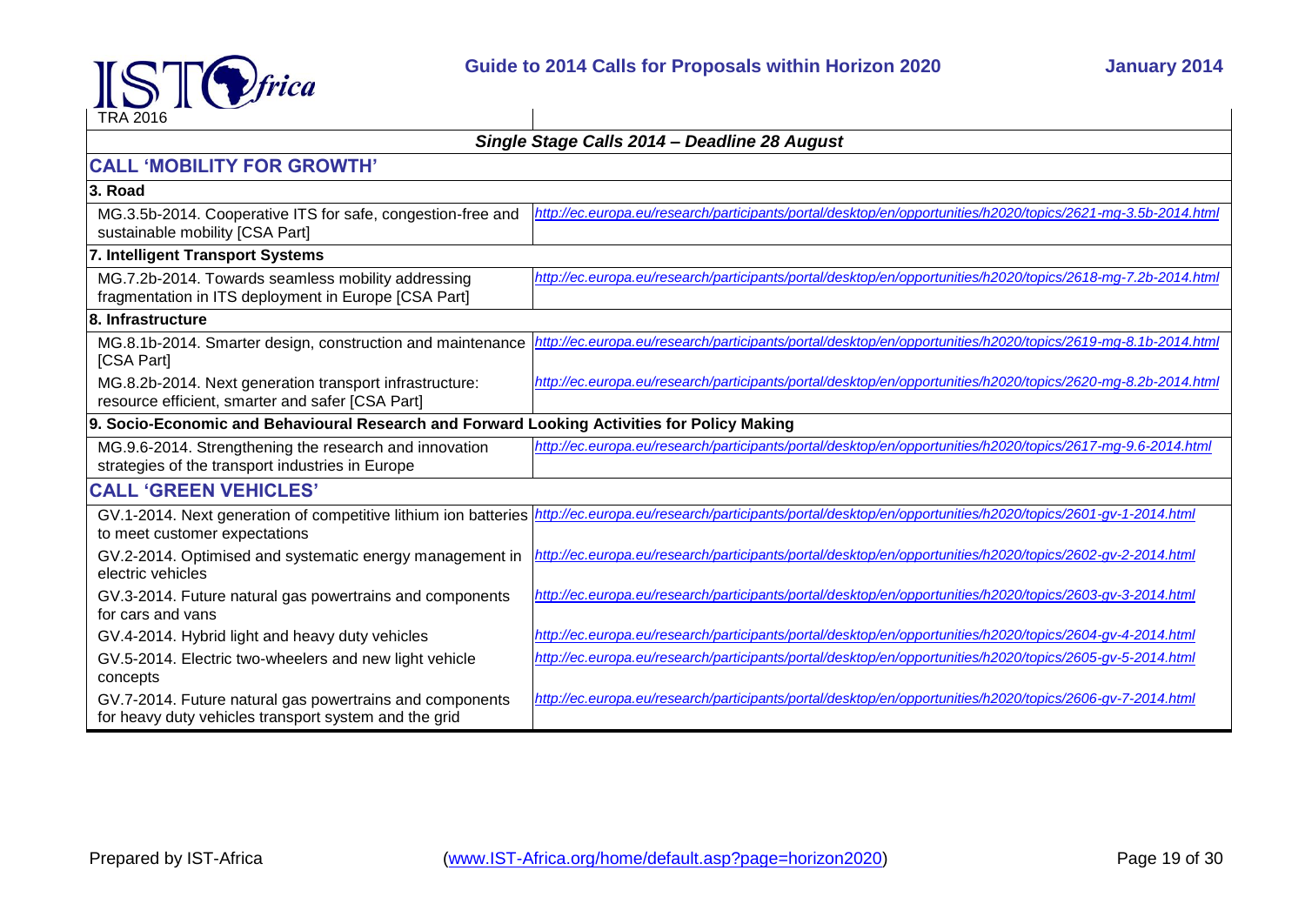### IST *<u>frica</u>* **Societal Challenge 5: Climate action, resource efficiency and raw materials**

<span id="page-19-0"></span>The Horizon 2020 Societal Challenge of ['Climate action, resource efficiency and raw materials' \(SC5\)](http://ec.europa.eu/programmes/horizon2020/en/h2020-section/climate-action-environment-resource-efficiency-and-raw-materials) for 2014 and 2015 is composed of three calls,

- Waste: A Resource to Recycle, Reuse and Recover Raw Materials
- Water Innovation: Boosting its value for Europe
- Growing a Low Carbon, Resource Efficient Economy with a Sustainable Supply of Raw Materials

Actions under this Work Programme address gaps in the knowledge base needed to understand changes in the environment, identify the policies, methods and tools that would most effectively tackle the above mentioned challenges, and support innovators and businesses to bring green solutions to market. Waste and water are particular priorities, on the grounds of their substantial potential for business opportunities and job creation while tackling important resource efficiency challenges.

In addition to the calls below, activities relating to climate action, environment, resource efficiency and raw materials are also found in the calls relating to 'Blue growth: unlocking the potential of the oceans', 'Energy-efficiency' and 'Disaster-resilience: safeguarding and securing society, including adapting to climate change'.

The total budget available in 2014 is approximately EUR 339 million.

| <b>Societal Challenge 5: Climate action, resource</b><br>efficiency and raw materials              | http://ec.europa.eu/programmes/horizon2020/en/h2020-section/climate-action-environment-resource-<br>efficiency-and-raw-materials |  |
|----------------------------------------------------------------------------------------------------|----------------------------------------------------------------------------------------------------------------------------------|--|
|                                                                                                    | Two Stage Calls 2014 - Stage 1 Deadline 08 April, Stage 2 16 September                                                           |  |
| Call – Waste: A Resource to Recycle, Reuse and Recover Raw Materials                               |                                                                                                                                  |  |
| WASTE-1-2014: Moving towards a circular economy through<br>industrial symbiosis                    | http://ec.europa.eu/research/participants/portal/desktop/en/opportunities/h2020/topics/2111-waste-1-2014.html                    |  |
| WASTE-2-2014: A systems approach for the reduction,<br>recycling and reuse of food waste           | http://ec.europa.eu/research/participants/portal/desktop/en/opportunities/h2020/topics/2112-waste-2-2014.html                    |  |
| <b>Call - Water Innovation: Boosting its value for Europe</b>                                      |                                                                                                                                  |  |
| WATER-1a-2014/2015: Bridging the gap: from innovative<br>water solutions to market replication     | WATER-1a-2014/2015: Bridging the gap: from innovative water solutions to market replication                                      |  |
| WATER-2a-2014/2015: Integrated approaches to water and<br>climate change [2a]                      | http://ec.europa.eu/research/participants/portal/desktop/en/opportunities/h2020/topics/2578-water-2a-2014.html                   |  |
| Call – Growing a Low Carbon, Resource Efficient Economy with a Sustainable Supply of Raw Materials |                                                                                                                                  |  |
| Fighting and Adapting to Climate Change                                                            |                                                                                                                                  |  |
| SC5-1-2014: Advanced Earth-system models                                                           | http://ec.europa.eu/research/participants/portal/desktop/en/opportunities/h2020/topics/2197-sc5-01-2014.html                     |  |
| Prepared by IST-Africa                                                                             | (www.IST-Africa.org/home/default.asp?page=horizon2020)<br>Page 20 of 30                                                          |  |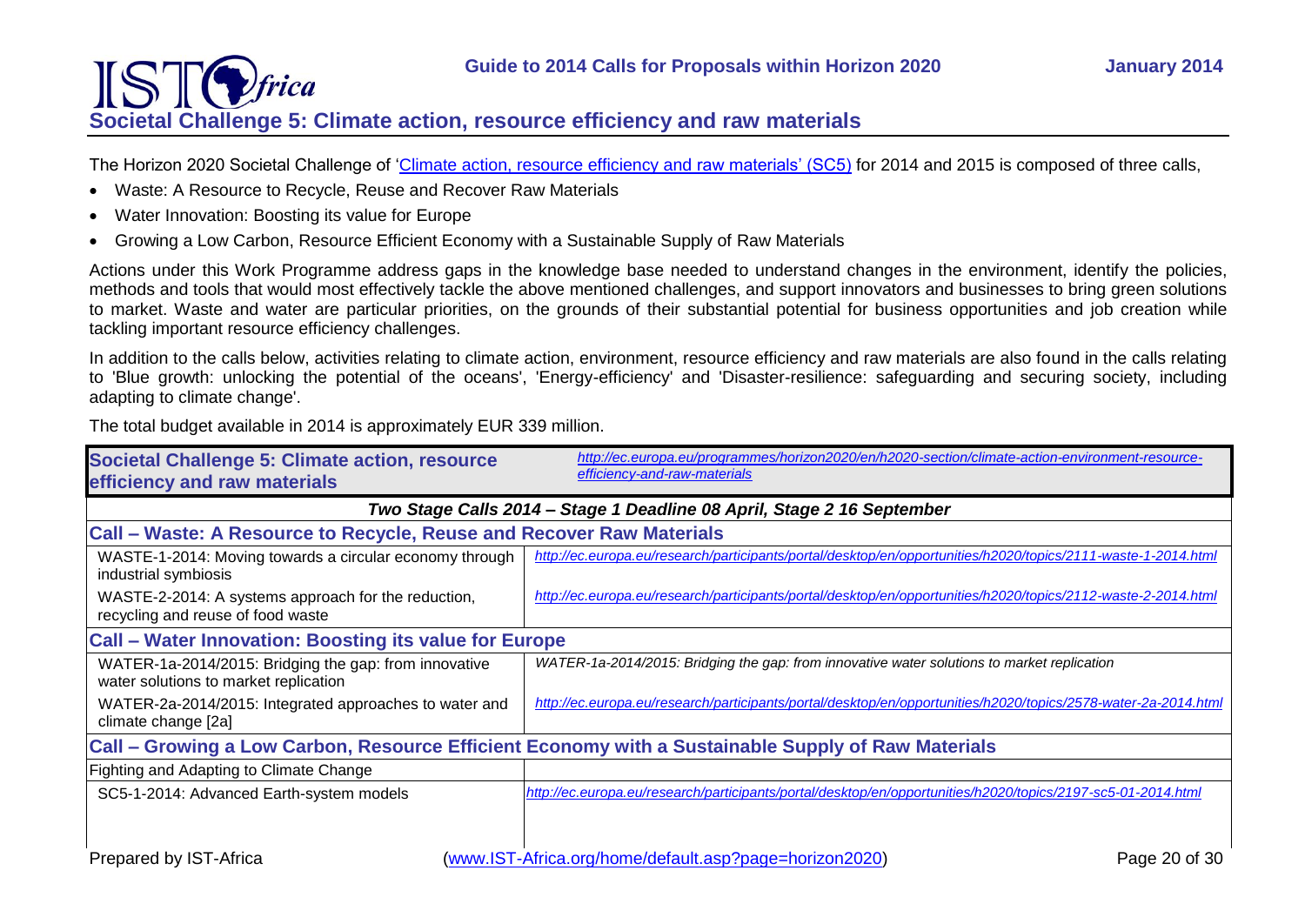



| SC5-3-2014: The economics of climate change and linkages<br>with sustainable development:<br>3a - SC5-03a-2014: Economic assessment of climate<br>change<br>3b - SC5-03b-2014: Linkages between climate change<br>actions and sustainable development | http://ec.europa.eu/research/participants/portal/desktop/en/opportunities/h2020/topics/2198-sc5-03a-2014.html<br>http://ec.europa.eu/research/participants/portal/desktop/en/opportunities/h2020/topics/2201-sc5-03b-2014.html |  |
|-------------------------------------------------------------------------------------------------------------------------------------------------------------------------------------------------------------------------------------------------------|--------------------------------------------------------------------------------------------------------------------------------------------------------------------------------------------------------------------------------|--|
| Protecting the Environment, Sustainably Managing Natural Resources, Water, Biodiversity and Ecosystems                                                                                                                                                |                                                                                                                                                                                                                                |  |
| SC5-6-2014: Biodiversity and ecosystem services: drivers of<br>change and causalities                                                                                                                                                                 | http://ec.europa.eu/research/participants/portal/desktop/en/opportunities/h2020/topics/2199-sc5-06-2014.html                                                                                                                   |  |
| Developing Comprehensive and Sustained Global Environmental Observation and Information Systems                                                                                                                                                       |                                                                                                                                                                                                                                |  |
| usable for ecosystem modelling and services                                                                                                                                                                                                           | SC5-16-2014: Making Earth Observation and Monitoring Data http://ec.europa.eu/research/participants/portal/desktop/en/opportunities/h2020/topics/2200-sc5-16-2014.html                                                         |  |
|                                                                                                                                                                                                                                                       | Single Stage Calls 2014 - Deadline 08 April                                                                                                                                                                                    |  |
| Call – Waste: A Resource to Recycle, Reuse and Recover Raw Materials                                                                                                                                                                                  |                                                                                                                                                                                                                                |  |
| WASTE-3-2014: Recycling of raw materials from products<br>and buildings                                                                                                                                                                               | http://ec.europa.eu/research/participants/portal/desktop/en/opportunities/h2020/topics/2106-waste-3-2014.html                                                                                                                  |  |
| WASTE-4-2014/2015: Towards near-zero waste at European<br>and global level:                                                                                                                                                                           |                                                                                                                                                                                                                                |  |
| 4a - An EU near-zero waste stakeholder platform                                                                                                                                                                                                       | http://ec.europa.eu/research/participants/portal/desktop/en/opportunities/h2020/topics/2107-waste-4a-2014.html                                                                                                                 |  |
| 4b - Global waste dimension                                                                                                                                                                                                                           | http://ec.europa.eu/research/participants/portal/desktop/en/opportunities/h2020/topics/2109-waste-4b-2014.html                                                                                                                 |  |
| 4c - Secondary raw materials inventory                                                                                                                                                                                                                | http://ec.europa.eu/research/participants/portal/desktop/en/opportunities/h2020/topics/2110-waste-4c-2014.html                                                                                                                 |  |
| WASTE-5-2014: Preparing and promoting innovation<br>procurement for resource efficiency                                                                                                                                                               | http://ec.europa.eu/research/participants/portal/desktop/en/opportunities/h2020/topics/2108-waste-5-2014.html                                                                                                                  |  |
| <b>Call – Water Innovation: Boosting its value for Europe</b>                                                                                                                                                                                         |                                                                                                                                                                                                                                |  |
| WATER-3-2014/2015: Stepping up EU research and<br>innovation cooperation in the water area                                                                                                                                                            | http://ec.europa.eu/research/participants/portal/desktop/en/opportunities/h2020/topics/2574-water-3-2014.html                                                                                                                  |  |
| WATER-4a-2014/2015: Harnessing EU water research and<br>innovation results for industry, agriculture, policy makers and<br>citizens [4a]                                                                                                              | http://ec.europa.eu/research/participants/portal/desktop/en/opportunities/h2020/topics/2575-water-4a-2014.html                                                                                                                 |  |
| WATER-5a-2014/2015: Strengthening international R&I<br>cooperation in the field of water [5a]                                                                                                                                                         | http://ec.europa.eu/research/participants/portal/desktop/en/opportunities/h2020/topics/2050-sc5-05a-2014.html                                                                                                                  |  |
|                                                                                                                                                                                                                                                       | Call – Growing a Low Carbon, Resource Efficient Economy with a Sustainable Supply of Raw Materials                                                                                                                             |  |
| <b>Fighting and Adapting to Climate Change</b>                                                                                                                                                                                                        |                                                                                                                                                                                                                                |  |
| SC5-5a-2014/2015: Coordinating and supporting research                                                                                                                                                                                                | http://ec.europa.eu/research/participants/portal/desktop/en/opportunities/h2020/topics/2050-sc5-05a-2014.html                                                                                                                  |  |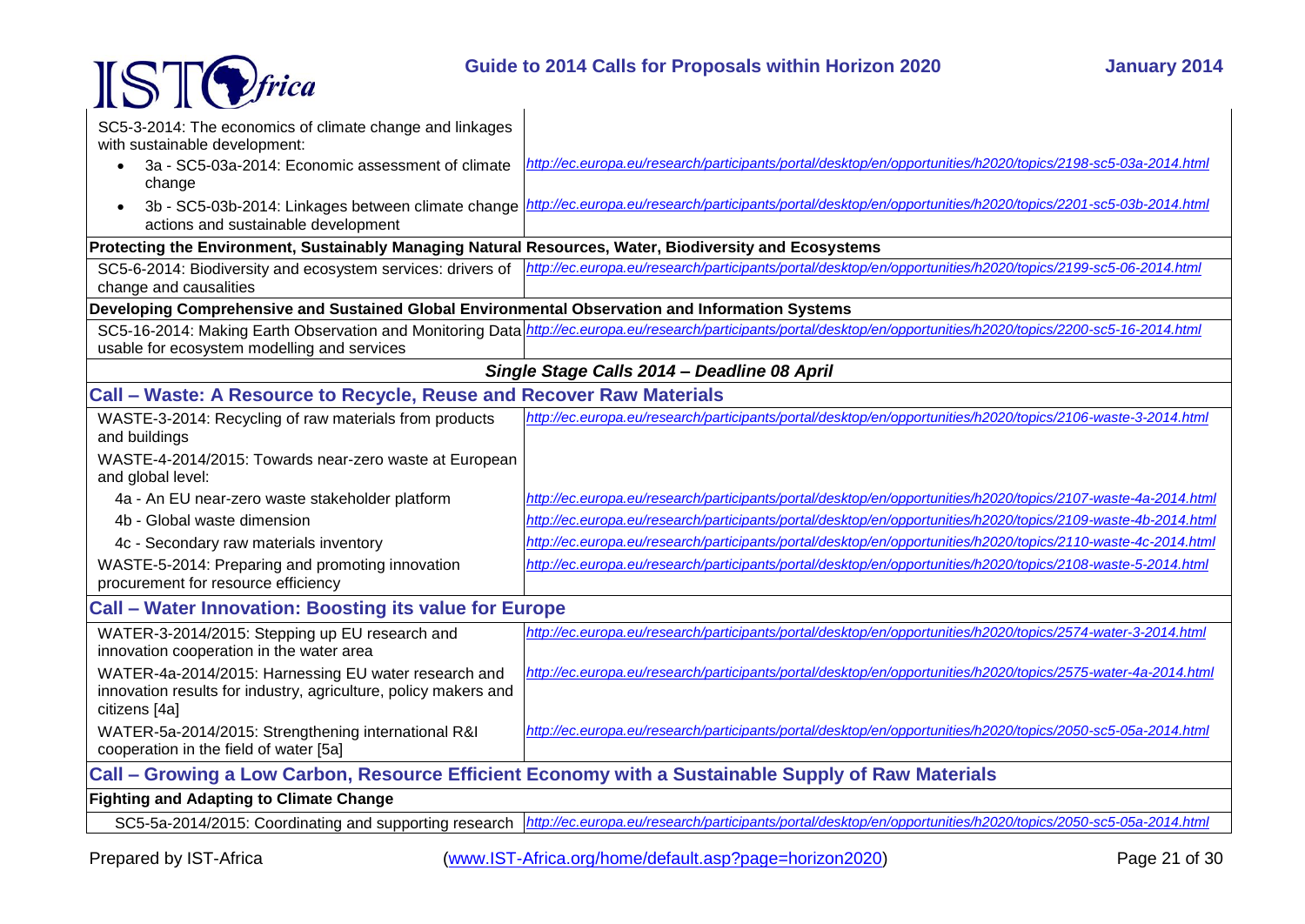

|                                                                                                                                                                         | Guide to 2014 Calls for Proposals within Horizon 2020<br><b>January 2014</b>                                  |
|-------------------------------------------------------------------------------------------------------------------------------------------------------------------------|---------------------------------------------------------------------------------------------------------------|
| and innovation for climate action [5a]                                                                                                                                  |                                                                                                               |
| Protecting the Environment, Sustainably Managing Natural Resources, Water, Biodiversity and Ecosystems                                                                  |                                                                                                               |
| SC5-8-2014: Preparing and promoting innovation<br>procurement for soil decontamination                                                                                  | http://ec.europa.eu/research/participants/portal/desktop/en/opportunities/h2020/topics/2051-sc5-08-2014.html  |
| SC5-9-2014: Consolidating the European Research Area on<br>biodiversity and ecosystem services                                                                          | http://ec.europa.eu/research/participants/portal/desktop/en/opportunities/h2020/topics/2052-sc5-09-2014.html  |
| SC5-10-2014/2015: Coordinating and supporting research<br>and innovation for the management of natural resources:                                                       |                                                                                                               |
| • 10a - SC5-10a-2014: Enhancing mapping ecosystems<br>and their services                                                                                                | http://ec.europa.eu/research/participants/portal/desktop/en/opportunities/h2020/topics/2053-sc5-10a-2014.html |
| • 10b - SC5-10b-2014: Structuring research on soil, land-<br>use and land management in Europe                                                                          | http://ec.europa.eu/research/participants/portal/desktop/en/opportunities/h2020/topics/2060-sc5-10b-2014.html |
| Ensuring the Sustainable Supply of Non-Energy and Non-Agricultural Raw Materials                                                                                        |                                                                                                               |
| SC5-11-2014/2015: New solutions for sustainable production<br>of raw materials:                                                                                         |                                                                                                               |
| • 11a - SC5-11a-2014: Mining of small and complex<br>deposits and alternative mining                                                                                    | http://ec.europa.eu/research/participants/portal/desktop/en/opportunities/h2020/topics/2054-sc5-11a-2014.html |
| • 11b - SC5-11b-2014: Flexible processing technologies                                                                                                                  | http://ec.europa.eu/research/participants/portal/desktop/en/opportunities/h2020/topics/2061-sc5-11b-2014.html |
| SC5-12-2014/2015: Innovative and sustainable solutions<br>leading to substitution of raw materials [12a]                                                                | http://ec.europa.eu/research/participants/portal/desktop/en/opportunities/h2020/topics/2055-sc5-12a-2014.html |
| SC5-13-2014/2015: Coordinating and supporting raw<br>materials research and innovation:                                                                                 |                                                                                                               |
| • 13a - SC5-13a-2014: Mineral deposits of public<br>importance                                                                                                          | http://ec.europa.eu/research/participants/portal/desktop/en/opportunities/h2020/topics/2056-sc5-13a-2014.html |
| • 3b - SC5-13b-2014: Strategic international dialogues and<br>cooperation on raw materials with technologically<br>advanced countries                                   | http://ec.europa.eu/research/participants/portal/desktop/en/opportunities/h2020/topics/2062-sc5-13b-2014.html |
| Enabling the Transition towards a Green Economy and Society through Eco-Innovation                                                                                      |                                                                                                               |
| SC5-14-2014: Consolidating global knowledge on the green<br>economy in support of sustainable development objectives in<br>the EU and internationally                   | http://ec.europa.eu/research/participants/portal/desktop/en/opportunities/h2020/topics/2057-sc5-14-2014.html  |
| Developing Comprehensive and Sustained Global Environmental Observation and Information Systems                                                                         |                                                                                                               |
| SC5-18-2014/2015: Coordinating and supporting Earth<br>Observation research and innovation in the EU, and in the<br>North African, Middle East, and Balkan region [18a] | http://ec.europa.eu/research/participants/portal/desktop/en/opportunities/h2020/topics/2058-sc5-18a-2014.html |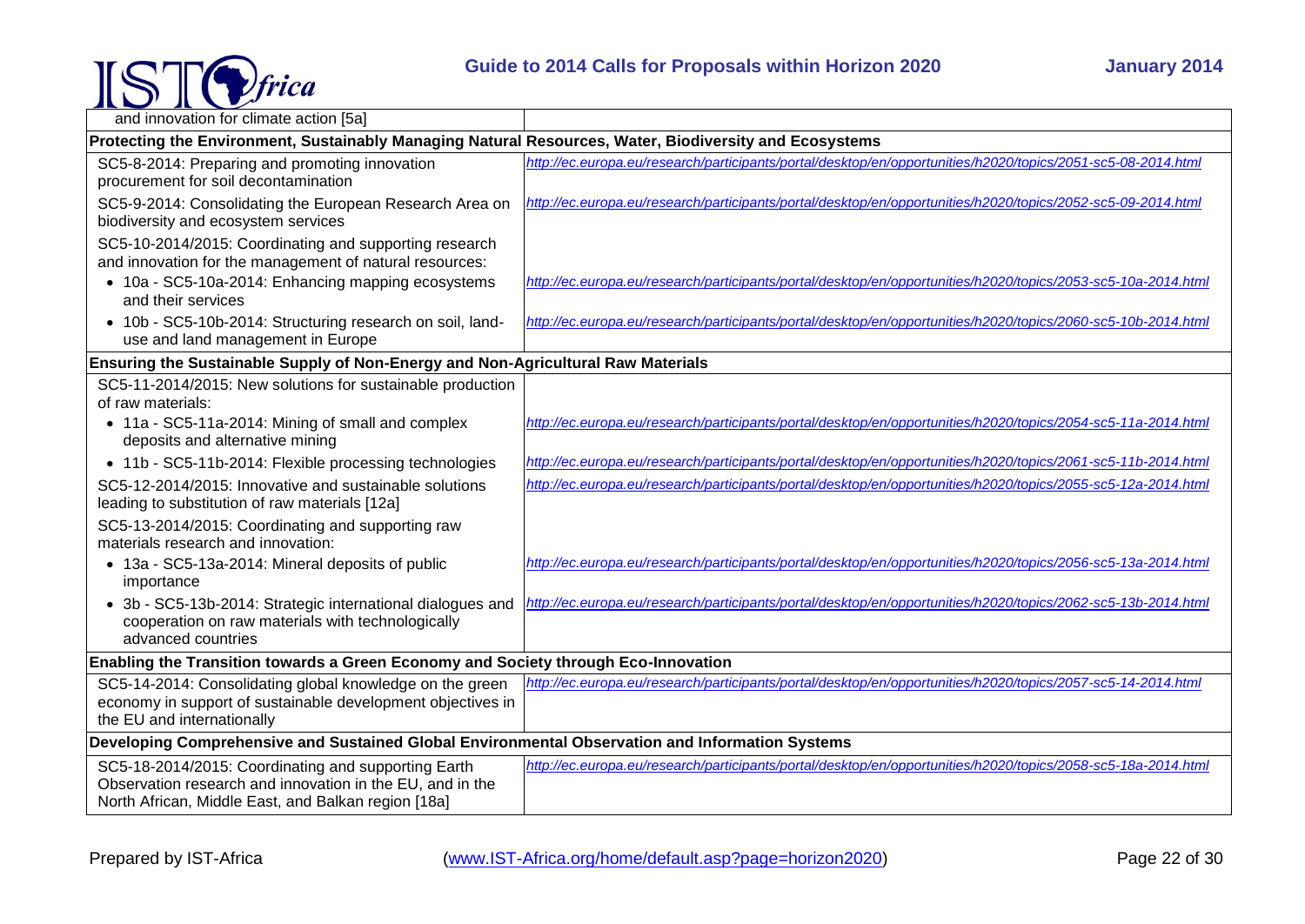

| <b>Cross-Challenge Topics</b>                                                                                                                                       |                                                                                                                                                                          |
|---------------------------------------------------------------------------------------------------------------------------------------------------------------------|--------------------------------------------------------------------------------------------------------------------------------------------------------------------------|
| SC5-19-2014/2015: Coordinating and supporting research<br>and innovation in the area of climate action, environment,<br>resource efficiency and raw materials [19a] | http://ec.europa.eu/research/participants/portal/desktop/en/opportunities/h2020/topics/2059-sc5-19a-2014.html                                                            |
|                                                                                                                                                                     | Two Stage Calls 2014 - Stage 1 Deadline 16 October 2014, Stage 2 10 March 2015                                                                                           |
| Call - Waste: A Resource to Recycle, Reuse and Recover Raw Materials                                                                                                |                                                                                                                                                                          |
| WASTE-6a-2015: Eco-innovative solutions                                                                                                                             | http://ec.europa.eu/research/participants/portal/desktop/en/opportunities/h2020/topics/2114-waste-6a-2015.html                                                           |
| WASTE-6b-2015: Eco-innovative strategies                                                                                                                            | http://ec.europa.eu/research/participants/portal/desktop/en/opportunities/h2020/topics/2116-waste-6b-2015.html                                                           |
| WASTE-7-2015: Ensuring sustainable use of agricultural<br>waste, co-products and by-products                                                                        | http://ec.europa.eu/research/participants/portal/desktop/en/opportunities/h2020/topics/2115-waste-7-2015.html                                                            |
| <b>Call - Water Innovation: Boosting its value for Europe</b>                                                                                                       |                                                                                                                                                                          |
| WATER-1b-2015: Demonstration/pilot activities                                                                                                                       | http://ec.europa.eu/research/participants/portal/desktop/en/opportunities/h2020/topics/2582-water-1b-2015.html                                                           |
| WATER-2b-2015: Integrated approaches to food security,<br>low-carbon energy, sustainable water management and<br>climate change mitigation                          | http://ec.europa.eu/research/participants/portal/desktop/en/opportunities/h2020/topics/2583-water-2b-2015.html                                                           |
| WATER-5c-2015: Development of water supply and<br>sanitation technology, systems and tools, and/or<br>methodologies                                                 | http://ec.europa.eu/research/participants/portal/desktop/en/opportunities/h2020/topics/2584-water-5c-2015.html                                                           |
| Call – Growing a Low Carbon, Resource Efficient Economy with a Sustainable Supply of Raw Materials                                                                  |                                                                                                                                                                          |
| <b>Fighting and Adapting to Climate Change</b>                                                                                                                      |                                                                                                                                                                          |
| SC5-4-2015: Improving the air quality and reducing the<br>carbon footprint of European cities                                                                       | http://ec.europa.eu/research/participants/portal/desktop/en/opportunities/h2020/topics/2194-sc5-04-2015.html                                                             |
| Protecting the Environment, Sustainably Managing Natural Resources, Water, Biodiversity and Ecosystems                                                              |                                                                                                                                                                          |
|                                                                                                                                                                     | SC5-07-2015: More effective ecosystem restoration in the EU http://ec.europa.eu/research/participants/portal/desktop/en/opportunities/h2020/topics/2195-sc5-07-2015.html |
| Developing Comprehensive and Sustained Global Environmental Observation and Information Systems                                                                     |                                                                                                                                                                          |
| SC5-17-2015: Demonstrating the concept of 'Citizen<br>Observatories'                                                                                                | http://ec.europa.eu/research/participants/portal/desktop/en/opportunities/h2020/topics/2196-sc5-17-2015.html                                                             |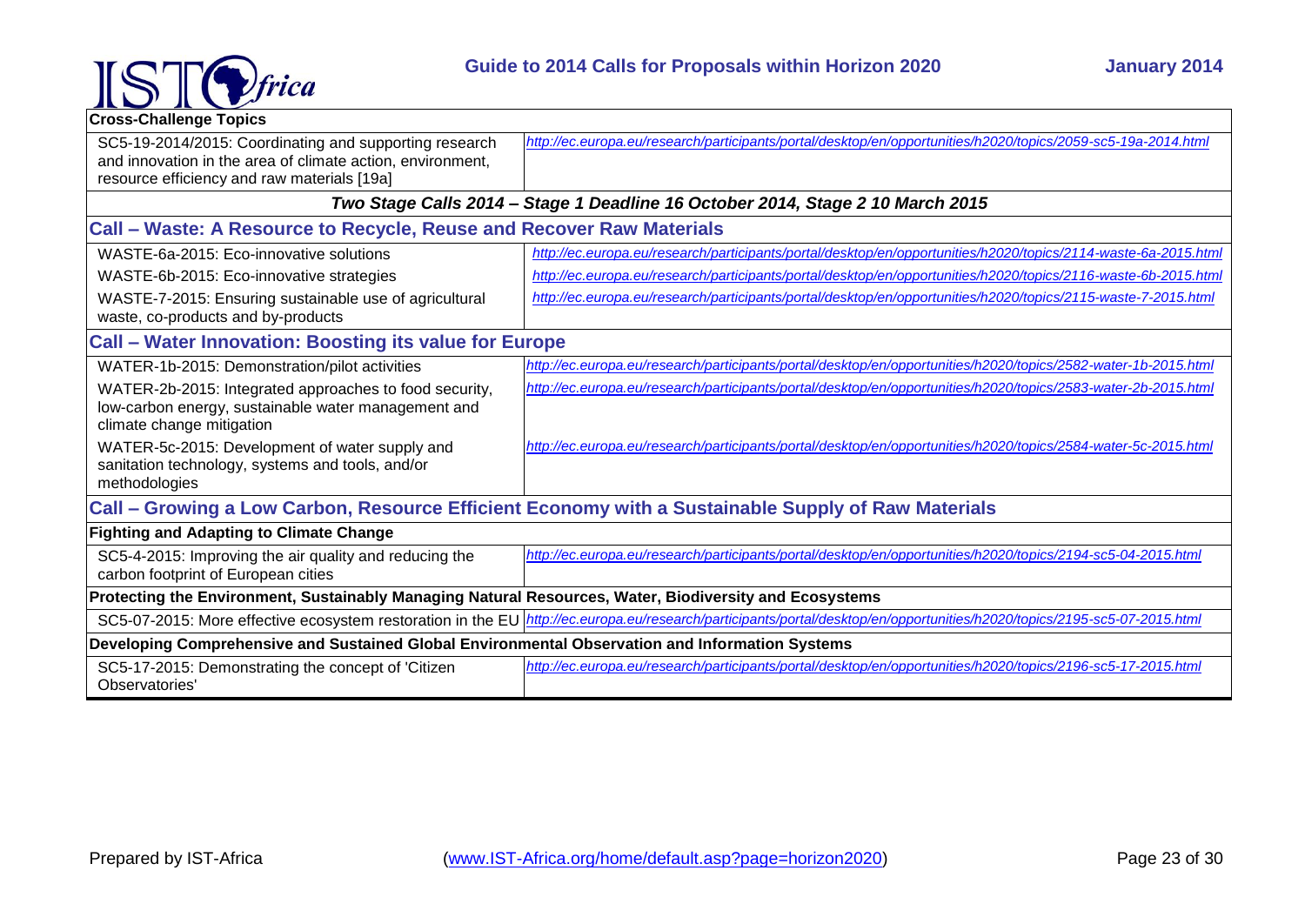# IS' **Societal Challenge 6: Inclusive, innovative and reflective societies**

<span id="page-23-0"></span>Reducing inequalities and social exclusion in Europe (people at risk of poverty, young people not in education, employment or training), overcoming the economic and financial crisis and tackling unemployment (particularly youth unemployment) are crucial challenges for the future of Europe. There is also great potential for Europe through opportunities provided by new forms of innovation and citizen engagement.

Supporting inclusive, innovative and reflective societies is a prerequisite for sustainable European integration. The Horizon 2020 Societal Challenge of 'Europe in a changing world – [Inclusive, innovative and reflective societies' \(SC6\)](http://ec.europa.eu/programmes/horizon2020/en/h2020-section/europe-changing-world-inclusive-innovative-and-reflective-societies) for 2014 and 2015 is composed of four calls,

- Overcoming the Crisis: New Ideas, Strategies and Governance Structures for Europe
- the Young Generation in an Innovative, Inclusive and Sustainable Europe
- Reflective Societies: Cultural Heritage and European Identities
- Europe as a Global Actor
- New Forms of Innovation

The first aim is to gain a greater understanding of the societal changes in Europe and of their impact on social cohesion and to analyse and develop social, economic and political inclusion and positive inter-cultural dynamics in the EU and with international partners, through cutting-edge science and inter-disciplinarily, technological advances and organisational innovations (Call EURO, call YOUNG and Call INT).

The second aim is to foster the development of innovative societies and policies in Europe through the engagement of citizens, civil society organisations, enterprises and users in research and innovation and the promotion of coordinated research and innovation policies (Call INSO).

The third aim is to contribute to an understanding of Europe's intellectual basis, its history and the many European and non-European influences, as an inspiration for our lives today (Call REFLECTIVE).

As a horizontal activity, social sciences and humanities (SSH) research is fully integrated into each of the pillars of Horizon 2020 and each of the specific objectives. In relation to the societal challenges, SSH is mainstreamed as an important element of the activities needed to tackle each of them in order to enhance their impact. This societal challenge will support SSH research by focusing on inclusive, innovative and reflective societies.

The total budget available for 2014 is approximately EUR 112 million.

| Societal Challenge 6: Inclusive, innovative and reflective societies                                                                                   | http://ec.europa.eu/programmes/horizon2020/en/h2020-section/europe-<br>changing-world-inclusive-innovative-and-reflective-societies |
|--------------------------------------------------------------------------------------------------------------------------------------------------------|-------------------------------------------------------------------------------------------------------------------------------------|
| Single Stage Calls 2014 - Deadline 29 April                                                                                                            |                                                                                                                                     |
| <b>Call - Europe as a Global Actor</b>                                                                                                                 |                                                                                                                                     |
| INT-1-2014/2015: Enhancing and focusing research and<br>innovation cooperation with the Union's key international<br>partner countries [Russia, China] | http://ec.europa.eu/research/participants/portal/desktop/en/opportunities/h2020/topics/1065-int-01-2014.html                        |
| INT-2-2014/2015: Encouraging the research and innovation<br>cooperation between the Union and selected regional                                        | http://ec.europa.eu/research/participants/portal/desktop/en/opportunities/h2020/topics/1066-int-02-2014.html                        |
| (www.IST-Africa.org/home/default.asp?page=horizon2020)<br>Prepared by IST-Africa                                                                       | Page 24 of 30                                                                                                                       |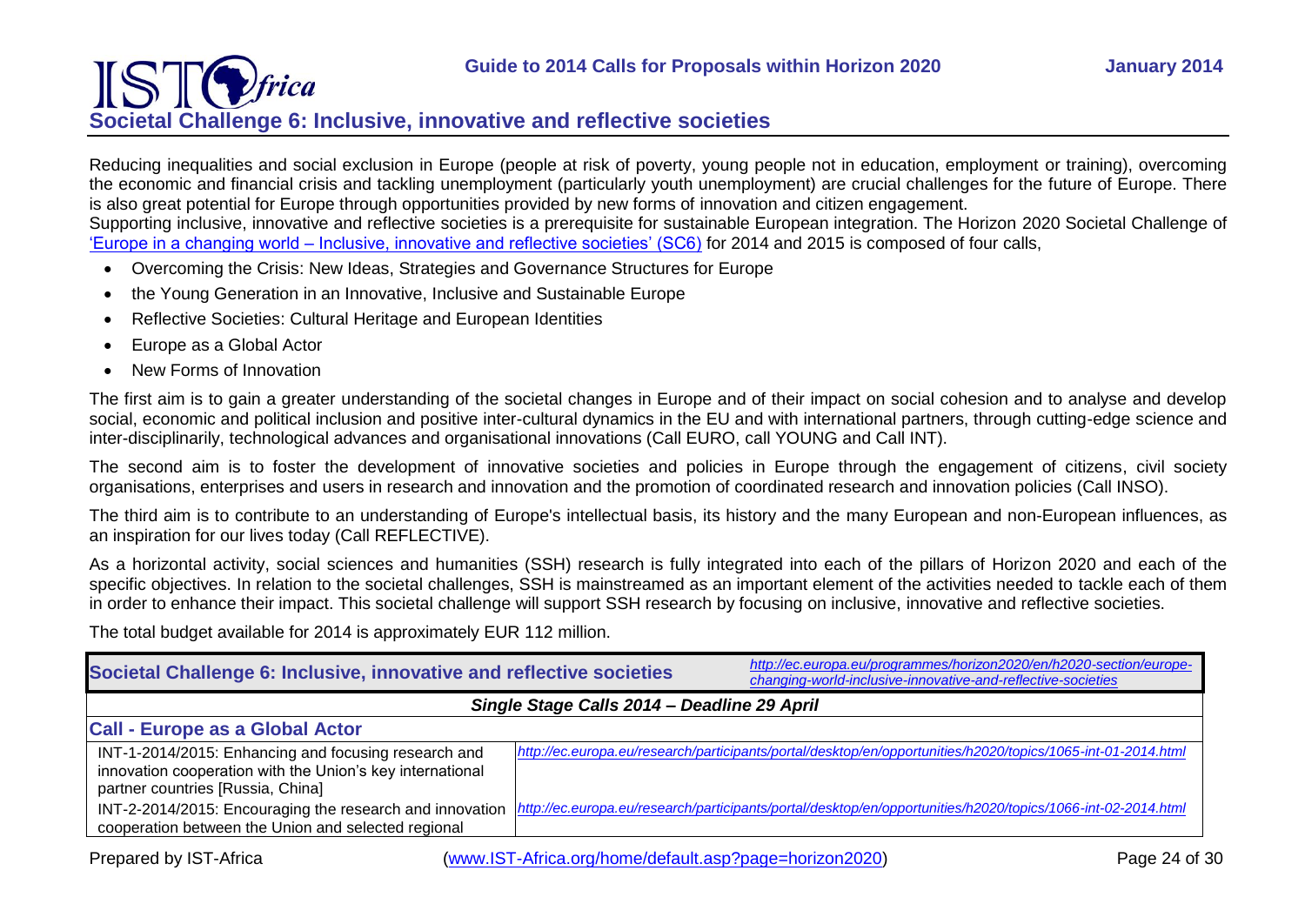

| partners [Black Sea, Middle East, Africa]                                                                      |                                                                                                                |
|----------------------------------------------------------------------------------------------------------------|----------------------------------------------------------------------------------------------------------------|
| <b>Call - New Forms of Innovation</b>                                                                          |                                                                                                                |
| INSO-1-2014/2015: ICT-enabled open government                                                                  | http://ec.europa.eu/research/participants/portal/desktop/en/opportunities/h2020/topics/2469-inso-1-2014.html   |
| INSO-2-2014: Understanding and supporting business                                                             | http://ec.europa.eu/research/participants/portal/desktop/en/opportunities/h2020/topics/2470-inso-2-2014.html   |
| model innovation                                                                                               |                                                                                                                |
| INSO-3-2014: The economic impact of the Innovation<br>Union                                                    | http://ec.europa.eu/research/participants/portal/desktop/en/opportunities/h2020/topics/2471-inso-3-2014.html   |
| Europe in a changing world: inclusive, innovative and reflective societies                                     |                                                                                                                |
| INSO-6-2014: Platform for ICT for Learning and Inclusion                                                       | http://ec.europa.eu/research/participants/portal/desktop/en/opportunities/h2020/topics/2472-inso-6-2014.html   |
| INSO-7-2014: Towards joint programming under Horizon<br>2020                                                   | http://ec.europa.eu/research/participants/portal/desktop/en/opportunities/h2020/topics/2473-inso-7-2014.html   |
| INSO-8-2014: Synchronised Call initiatives                                                                     | http://ec.europa.eu/research/participants/portal/desktop/en/opportunities/h2020/topics/2474-inso-8-2014.html   |
|                                                                                                                | Single Stage Calls 2014 - Deadline 03 June                                                                     |
| Call - Overcoming the Crisis: New Ideas, Strategies and Governance Structures for Europe                       |                                                                                                                |
| EURO-1-2014: Resilient and sustainable economic and                                                            | http://ec.europa.eu/research/participants/portal/desktop/en/opportunities/h2020/topics/2077-euro-1-2014.html   |
| monetary union in Europe                                                                                       |                                                                                                                |
| EURO-2-2014: The European growth agenda                                                                        | http://ec.europa.eu/research/participants/portal/desktop/en/opportunities/h2020/topics/2078-euro-2-2014.html   |
| EURO-3-2014: European societies after the crisis                                                               | http://ec.europa.eu/research/participants/portal/desktop/en/opportunities/h2020/topics/2079-euro-3-2014.html   |
| EURO-4-2014: Political challenges for Europe                                                                   | http://ec.europa.eu/research/participants/portal/desktop/en/opportunities/h2020/topics/2080-euro-4-2014.html   |
| Call - the Young Generation in an Innovative, Inclusive and Sustainable Europe                                 |                                                                                                                |
| YOUNG-1-2014: Early job insecurity and labour market<br>exclusion                                              | http://ec.europa.eu/research/participants/portal/desktop/en/opportunities/h2020/topics/2095-young-1-2014.html  |
| YOUNG-2-2014: Youth mobility: opportunities, impacts,<br>policies                                              | http://ec.europa.eu/research/participants/portal/desktop/en/opportunities/h2020/topics/2096-young-2-2014.html  |
| YOUNG-5-2014: Societal and political engagement of                                                             |                                                                                                                |
| young people and their perspectives on Europe:                                                                 | http://ec.europa.eu/research/participants/portal/desktop/en/opportunities/h2020/topics/2097-young-5a-2014.html |
| • 5a - YOUNG-5a-2014: Societal and political<br>engagement of young people and their perspectives<br>on Europe |                                                                                                                |
| b - YOUNG-5b-2014: Societal and political<br>engagement of young people and their perspectives<br>on Europe    | http://ec.europa.eu/research/participants/portal/desktop/en/opportunities/h2020/topics/2098-young-5b-2014.html |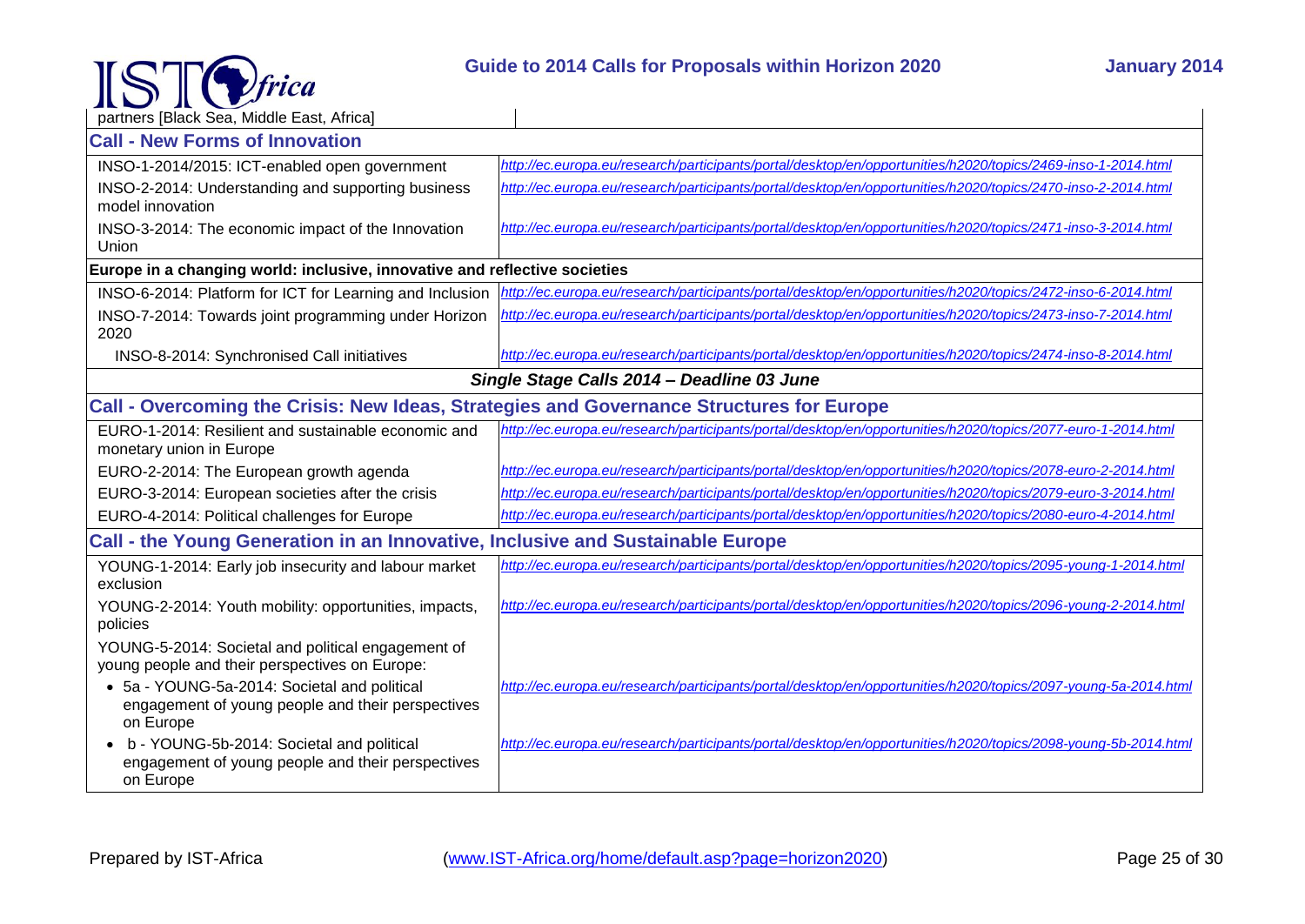

| <b>Call - Reflective Societies: Cultural Heritage and European Identities</b>                           |                                                                                                                                                                      |  |
|---------------------------------------------------------------------------------------------------------|----------------------------------------------------------------------------------------------------------------------------------------------------------------------|--|
|                                                                                                         | REFLECTIVE-1-2014: ERA-NET on Uses of the past http://ec.europa.eu/research/participants/portal/desktop/en/opportunities/h2020/topics/2101-reflective-1-2014.html    |  |
| Europe in a changing world: inclusive, innovative and reflective societies                              |                                                                                                                                                                      |  |
| Societies                                                                                               | REFLECTIVE-9-2014: Social Platform on Reflective  http://ec.europa.eu/research/participants/portal/desktop/en/opportunities/h2020/topics/2102-reflective-9-2014.html |  |
| REFLECTIVE-10-2014: Mobilising the network of<br>National Contact Points in Societal Challenge 6        | http://ec.europa.eu/research/participants/portal/desktop/en/opportunities/h2020/topics/2103-reflective-10-2014.html                                                  |  |
| Single Stage Deadline - 30 September                                                                    |                                                                                                                                                                      |  |
| <b>Call - Reflective Societies: Cultural Heritage and European Identities</b>                           |                                                                                                                                                                      |  |
| REFLECTIVE-7-2014: Advanced 3D modelling for<br>accessing and understanding European cultural<br>assets | http://ec.europa.eu/research/participants/portal/desktop/en/opportunities/h2020/topics/2105-reflective-7-2014.html                                                   |  |

## <span id="page-25-0"></span>**Societal Challenge 7: Secure Societies**

The Horizon 2020 Societal Challenge of 'Secure Societies - [Protecting freedom and security of Europe and its citizens' \(SC7\)](http://ec.europa.eu/programmes/horizon2020/en/h2020-section/secure-societies-%E2%80%93-protecting-freedom-and-security-europe-and-its-citizens) for 2014 and 2015 is composed of four calls, addressing natural and man-made disasters,

- Call 1 new crisis management tools to communication interoperability, and developing novel solutions for the protection of critical infrastructure
- Call 2 fighting crime and terrorism ranging from new forensic tools to protection against explosives
- Call 3 improving border security, ranging from improved maritime border protection to supply chain security and supporting the Unions external security policies including through conflict prevention and peace building
- Call 4 providing enhanced cybersecurity (call 4), ranging from secure information sharing to new assurance models.

This Work Programme will contribute to the implementation of the policy goals of the Europe 2020 strategy, the Security Industrial Policy, the Internal Security Strategy and the Cyber Security Strategy.

The respect of privacy and civil liberties is a guiding principle throughout this Work Programme. All individual projects must meet the requirements of fundamental rights, including the protection of personal data, and comply with EU law in that regard.

Proposers are encouraged to use, where appropriate, the services provided by European space-based systems (e.g. EGNOS, Galileo or Copernicus).

The total budget available for 2014 is approximately EUR 178 million.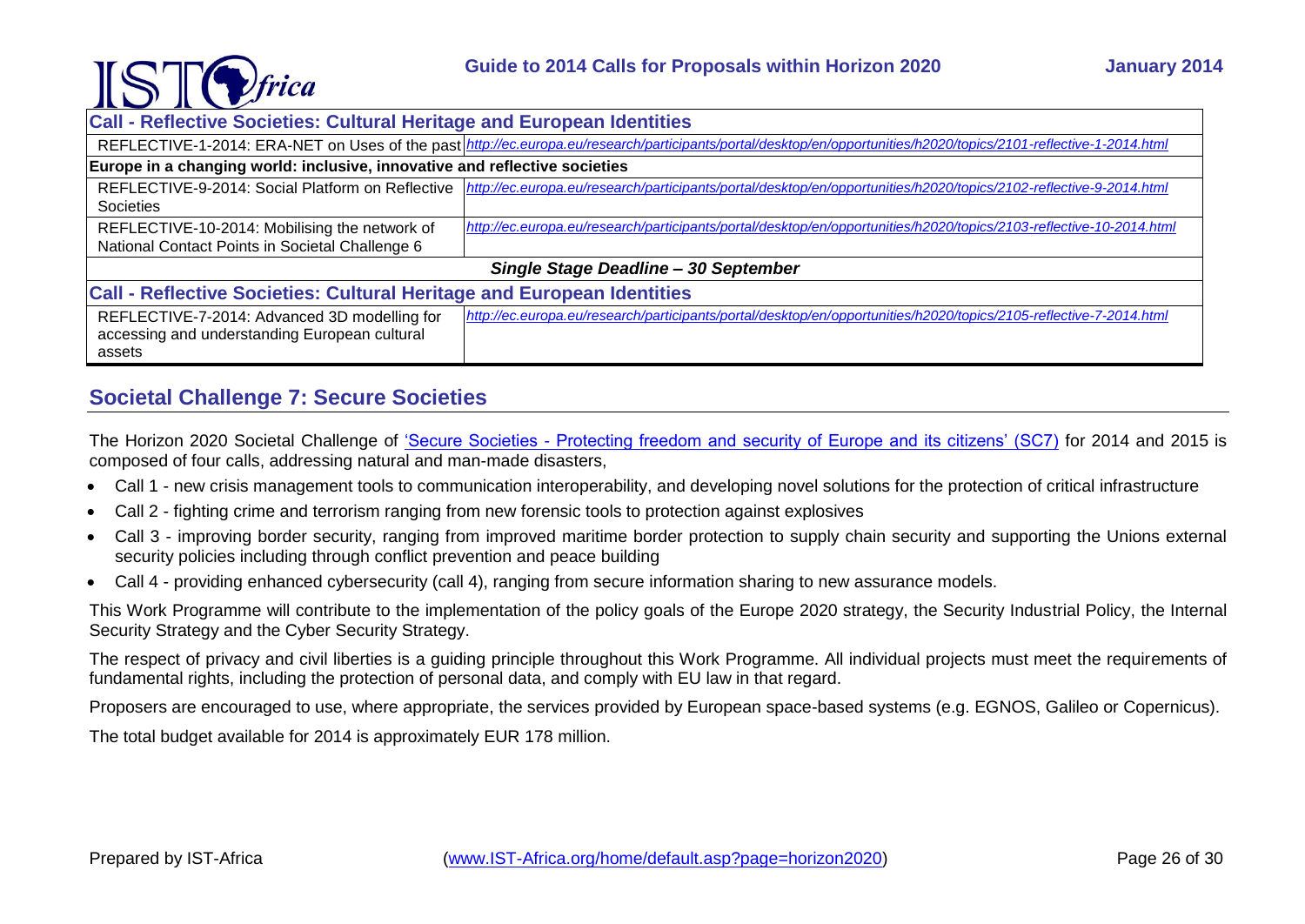

| <b>IST</b>                                                                                                                                                                                                               | Guide to 2014 Calls for Proposals within Horizon 2020<br><b>January 2014</b>                                                                       |
|--------------------------------------------------------------------------------------------------------------------------------------------------------------------------------------------------------------------------|----------------------------------------------------------------------------------------------------------------------------------------------------|
| <b>Societal Challenge 7: Secure</b><br><b>Societies</b>                                                                                                                                                                  | http://ec.europa.eu/programmes/horizon2020/en/h2020-section/secure-societies-%E2%80%93-protecting-freedom-and-<br>security-europe-and-its-citizens |
| Single Call Calls 2014 - Deadline 13 May                                                                                                                                                                                 |                                                                                                                                                    |
| Call - Digital Security: Cybersecurity, Privacy and Trust                                                                                                                                                                |                                                                                                                                                    |
| DS-1-2014: Privacy                                                                                                                                                                                                       | http://ec.europa.eu/research/participants/portal/desktop/en/opportunities/h2020/topics/99-ds-01-2014.html                                          |
| DS-2-2014: Access Control                                                                                                                                                                                                | http://ec.europa.eu/research/participants/portal/desktop/en/opportunities/h2020/topics/1050-ds-02-2014.html                                        |
| DS-6-2014: Risk management and assurance models                                                                                                                                                                          | http://ec.europa.eu/research/participants/portal/desktop/en/opportunities/h2020/topics/1051-ds-06-2014.html                                        |
| Single Stage Calls 2014 - Deadline 28 August                                                                                                                                                                             |                                                                                                                                                    |
| Call - Disaster-resilience: safeguarding and securing society, including adapting to climate change                                                                                                                      |                                                                                                                                                    |
| I. Crisis management                                                                                                                                                                                                     |                                                                                                                                                    |
| DRS-2-2014 Crisis management topic 2: Tools for detection,<br>traceability, triage and individual monitoring of victims after a<br>mass CBRN contamination and/or exposure                                               | http://ec.europa.eu/research/participants/portal/desktop/en/opportunities/h2020/topics/1069-drs-02-2014.html                                       |
| DRS-4- 2014: Crisis management topic 4: Feasibility study for<br>strengthening capacity-building for health and security<br>protection in case of large-scale pandemics - Phase I Demo                                   | http://ec.europa.eu/research/participants/portal/desktop/en/opportunities/h2020/topics/1070-drs-04-2014.html                                       |
| DRS-5-2014: Crisis management topic 5: Situation awareness<br>of Civil Protection decision-making solutions - preparing the<br>ground for a Pre-commercial Procurement (PCP)                                             | http://ec.europa.eu/research/participants/portal/desktop/en/opportunities/h2020/topics/1071-drs-05-2014.html                                       |
| DRS-7-2014: Crisis management topic 7: Crises and disaster<br>resilience - operationalizing resilience concepts                                                                                                          | http://ec.europa.eu/research/participants/portal/desktop/en/opportunities/h2020/topics/1072-drs-07-2014.html                                       |
| DRS-8-2014: Crisis management topic 8: Trans-national co-<br>operation among National Contact Points (NCPs) for Security                                                                                                 | http://ec.europa.eu/research/participants/portal/desktop/en/opportunities/h2020/topics/1073-drs-08-2014.html                                       |
| II. Disaster Resilience & Climate Change                                                                                                                                                                                 |                                                                                                                                                    |
| DRS-9-2014/2015: Disaster Resilience & Climate Change topic<br>1: Science and innovation for adaptation to climate change:<br>from assessing costs, risks and opportunities to demonstration<br>of options and practices | http://ec.europa.eu/research/participants/portal/desktop/en/opportunities/h2020/topics/1074-drs-09-2014.html                                       |
| III. Critical Infrastructure Protection                                                                                                                                                                                  |                                                                                                                                                    |
| DRS-16-2014: Critical Infrastructure Protection topic 6:<br>Improving the aviation security chain                                                                                                                        | http://ec.europa.eu/research/participants/portal/desktop/en/opportunities/h2020/topics/1075-drs-16-2014.html                                       |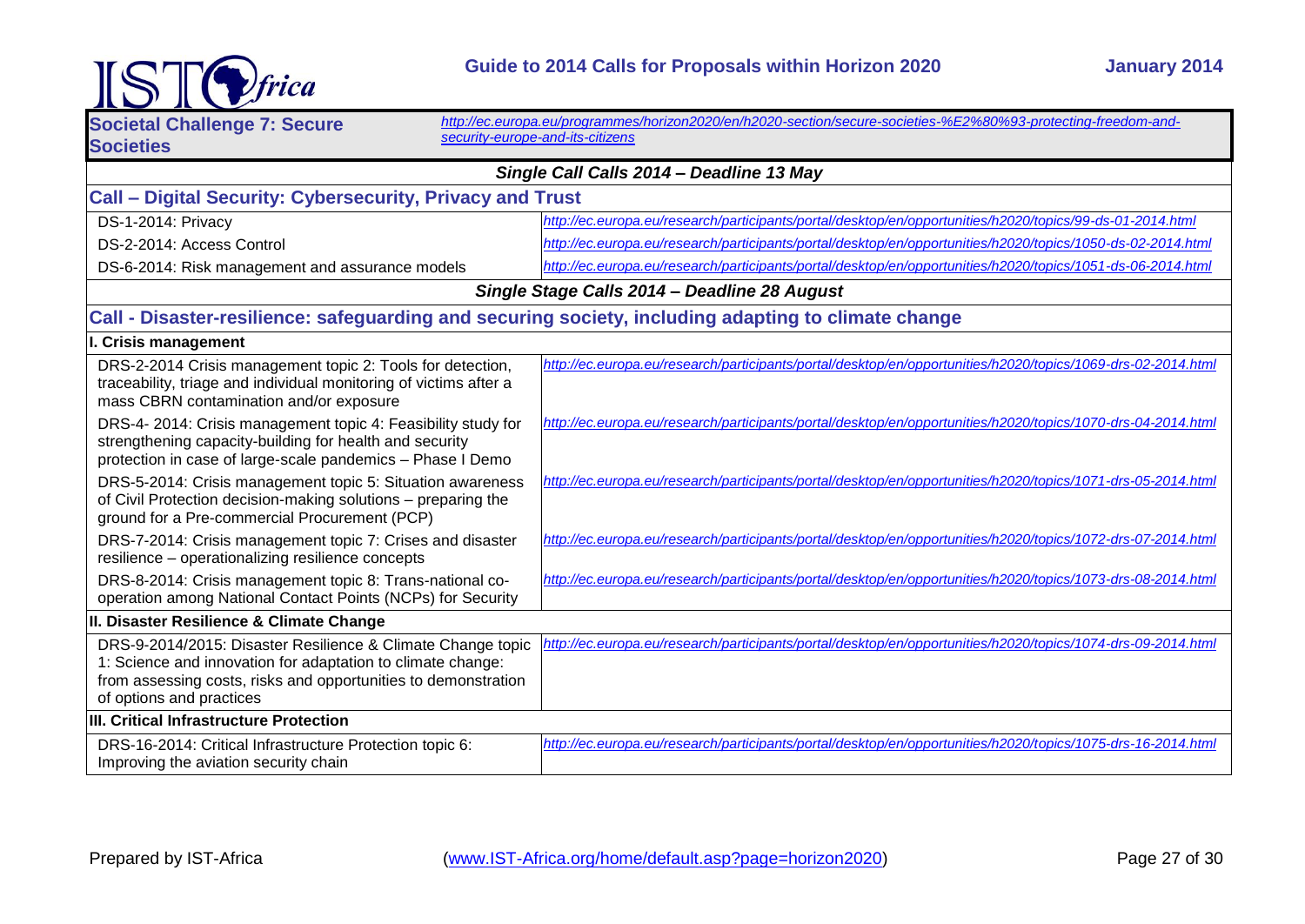

| IV. Communication technologies and interoperability                                                                                                                                                                     |                                                                                                                                                                                     |
|-------------------------------------------------------------------------------------------------------------------------------------------------------------------------------------------------------------------------|-------------------------------------------------------------------------------------------------------------------------------------------------------------------------------------|
| DRS-18-2014: Communication technologies and interoperability<br>topic 1: interoperable next generation of broadband radio<br>communication system for public safety and security - Pre-<br>commercial Procurement (PCP) | http://ec.europa.eu/research/participants/portal/desktop/en/opportunities/h2020/topics/1076-drs-18-2014.html                                                                        |
| DRS-19-2014: Communication technologies and interoperability<br>topic 2: Next generation emergency services                                                                                                             | http://ec.europa.eu/research/participants/portal/desktop/en/opportunities/h2020/topics/1077-drs-19-2014.html                                                                        |
| V. Ethical/Societal Dimension                                                                                                                                                                                           |                                                                                                                                                                                     |
| DRS-20-2014: Ethical/Societal Dimension topic 1: Improving<br>protection of Critical infrastructures from insider threats                                                                                               | http://ec.europa.eu/research/participants/portal/desktop/en/opportunities/h2020/topics/1078-drs-20-2014.html                                                                        |
| DRS-21-2014: Ethical/Societal Dimension topic 2: Better<br>understanding the links between culture, risk perception and<br>disaster management                                                                          | http://ec.europa.eu/research/participants/portal/desktop/en/opportunities/h2020/topics/1079-drs-21-2014.html                                                                        |
| <b>Call - Fight against crime and Terrorism</b>                                                                                                                                                                         |                                                                                                                                                                                     |
| II. Law enforcement capabilities                                                                                                                                                                                        |                                                                                                                                                                                     |
| FCT-5-2014: Law enforcement capabilities topic 1: Develop<br>novel monitoring systems and miniaturised sensors that<br>improve Law Enforcement Agencies' evidence- gathering<br>abilities                               | http://ec.europa.eu/research/participants/portal/desktop/en/opportunities/h2020/topics/1105-fct-05-2014.html                                                                        |
| FCT-7-2014: Law enforcement capabilities topic 3: Pan<br>European platform for serious gaming and training                                                                                                              | http://ec.europa.eu/research/participants/portal/desktop/en/opportunities/h2020/topics/1106-fct-07-2014.html                                                                        |
| FCT-8-2014: Law enforcement capabilities topic 4: Trans-<br>national cooperation among public end-users in security<br>research stakeholders                                                                            | http://ec.europa.eu/research/participants/portal/desktop/en/opportunities/h2020/topics/1107-fct-08-2014.html                                                                        |
| III. Urban security                                                                                                                                                                                                     |                                                                                                                                                                                     |
| FCT-10-2014: Urban security topic 1: Innovative solutions to<br>counter security challenges connected with large urban<br>environment                                                                                   | http://ec.europa.eu/research/participants/portal/desktop/en/opportunities/h2020/topics/1108-fct-10-2014.html                                                                        |
| FCT-11-2014: Urban security topic 2: Countering the terrorist<br>use of an explosive threat, across the timeline of a plot,<br>including the detection of explosives in a flow                                          | http://ec.europa.eu/research/participants/portal/desktop/en/opportunities/h2020/topics/1109-fct-11-2014.html                                                                        |
| de-escalation during mass gatherings improving citizens'<br>protection                                                                                                                                                  | FCT-12-2014 Urban security topic 3: Minimum intrusion tools for <i>http://ec.europa.eu/research/participants/portal/desktop/en/opportunities/h2020/topics/1110-fct-12-2014.html</i> |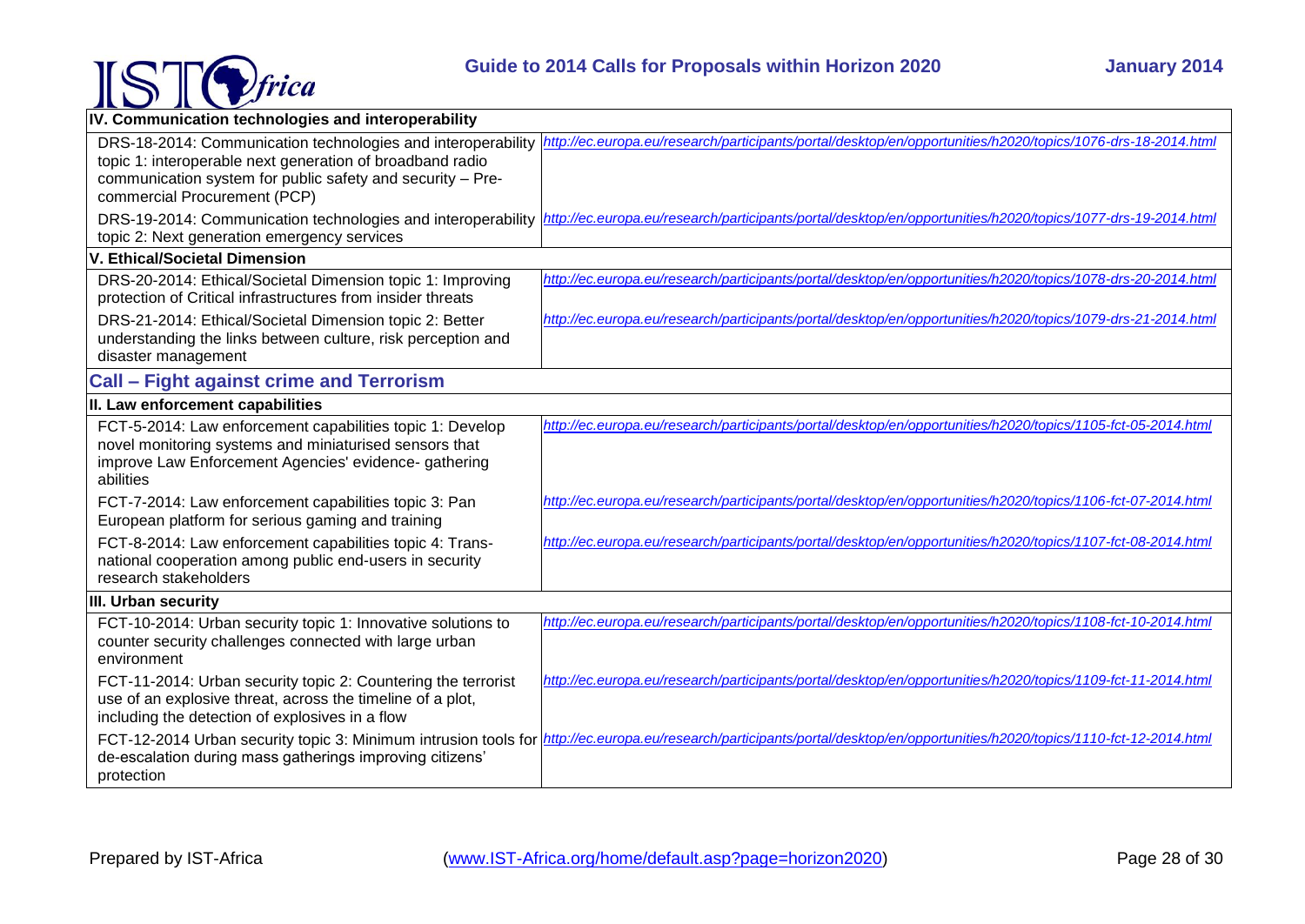

| IV. Ethical/Societal Dimension                                                                                                                                          |                                                                                                              |
|-------------------------------------------------------------------------------------------------------------------------------------------------------------------------|--------------------------------------------------------------------------------------------------------------|
| FCT-13-2014: Ethical/Societal Dimension Topic 1: Factors<br>affecting (in-) security                                                                                    | http://ec.europa.eu/research/participants/portal/desktop/en/opportunities/h2020/topics/1111-fct-13-2014.html |
| FCT-14-2014: Ethical/Societal Dimension Topic 2: Enhancing<br>cooperation between law enforcement agencies and citizens -<br>Community policing                         | http://ec.europa.eu/research/participants/portal/desktop/en/opportunities/h2020/topics/1112-fct-14-2014.html |
| <b>Call - Border Security and External Security</b>                                                                                                                     |                                                                                                              |
| . Maritime Border Security                                                                                                                                              |                                                                                                              |
| BES-1-2014: Maritime Border Security topic 1: radar systems<br>for the surveillance of coastal and pre-frontier areas and in<br>support of search and rescue operations | http://ec.europa.eu/research/participants/portal/desktop/en/opportunities/h2020/topics/1091-bes-01-2014.html |
| BES-3-2014: Maritime Border Security topic 3: Light optionally<br>piloted vehicles (and sensors) for maritime surveillance                                              | http://ec.europa.eu/research/participants/portal/desktop/en/opportunities/h2020/topics/1092-bes-03-2014.html |
| III. Supply Chain Security                                                                                                                                              |                                                                                                              |
| BES-9-2014: Supply Chain Security topic 2: Technologies for<br>inspections of large volume freight                                                                      | http://ec.europa.eu/research/participants/portal/desktop/en/opportunities/h2020/topics/1093-bes-09-2014.html |
| <b>IV. External Security</b>                                                                                                                                            |                                                                                                              |
| BES-11-2014: Information management topic 2: Information<br>management, systems and infrastructure for civilian EU<br><b>External Actions</b>                           | http://ec.europa.eu/research/participants/portal/desktop/en/opportunities/h2020/topics/1094-bes-11-2014.html |
| BES-12-2014: Conflict prevention and peace building topic 1:<br>Enhancing the civilian conflict prevention and peace building<br>capabilities of the EU                 | http://ec.europa.eu/research/participants/portal/desktop/en/opportunities/h2020/topics/1095-bes-12-2014.html |
| V. Ethical Societal Dimension                                                                                                                                           |                                                                                                              |
| BES-14-2014: Ethical Societal Dimension topic 1: Human<br>factors in border control                                                                                     | http://ec.europa.eu/research/participants/portal/desktop/en/opportunities/h2020/topics/1096-bes-14-2014.html |